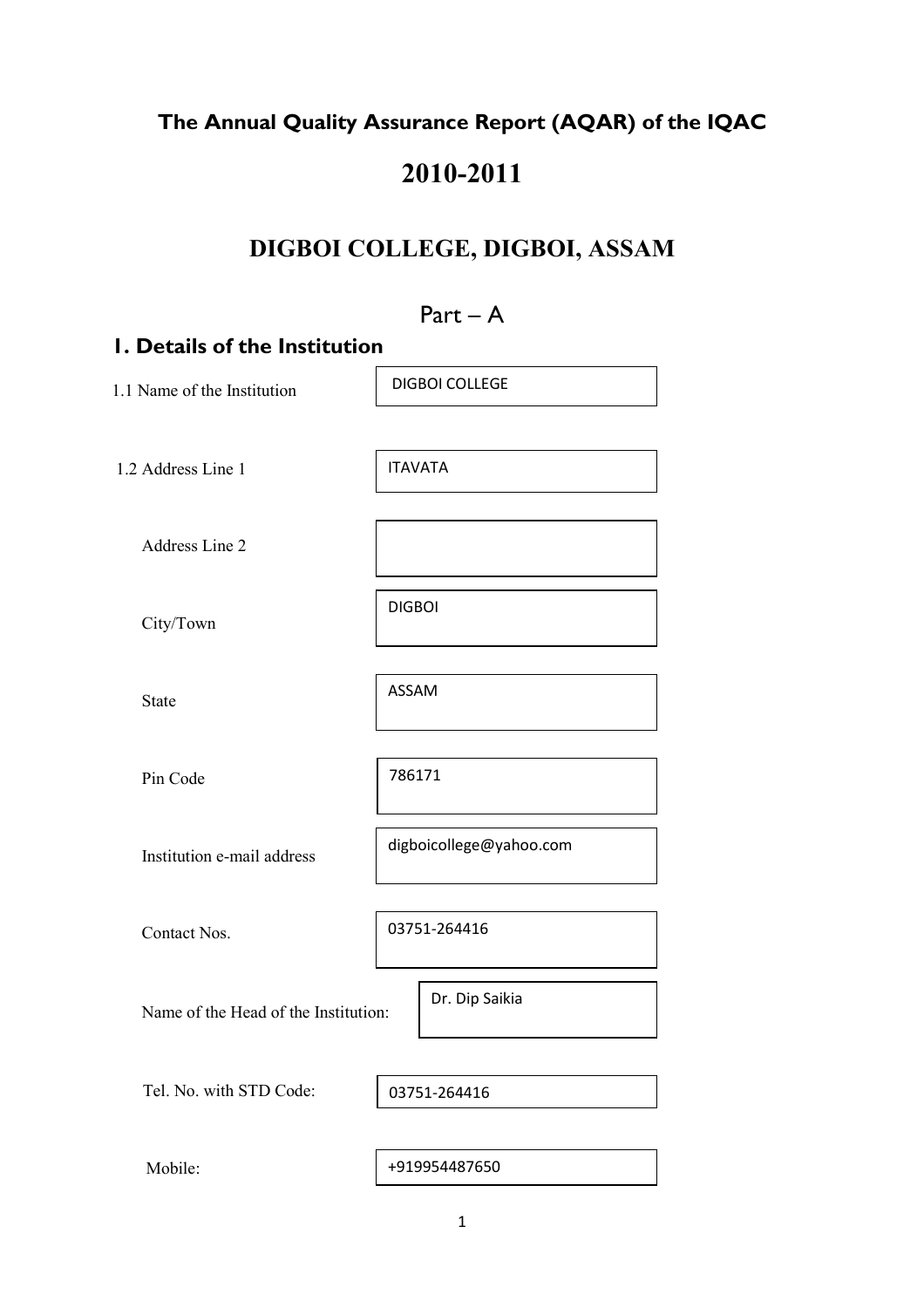| Name of the IQAC Co-ordinator:                         | Mr. Golap Kalita              |  |  |  |
|--------------------------------------------------------|-------------------------------|--|--|--|
| Mobile:                                                | +919435003535                 |  |  |  |
| IQAC e-mail address:                                   | digboicollege@yahoo.com       |  |  |  |
| <b>NA</b><br>1.3 NAAC Track ID (For ex. MHCOGN 18879): |                               |  |  |  |
| 1.4 NAAC Executive Committee No. & Date:               | EC/32/A&A/067 dated 14-5-2004 |  |  |  |
| 1.5 Website address:                                   | www.digboicollege.com         |  |  |  |

Web-link of the AQAR:

http://digboicollege.com/AQAR2009-10.pdf

# 1.6 Accreditation Details

| Sl. No. | Cycle       | Grade | <b>CGPA</b> | Year of       | Validity |
|---------|-------------|-------|-------------|---------------|----------|
|         |             |       |             | Accreditation | Period   |
|         | $1st$ Cycle | B+    | 78.60       | 2004          | 5 years  |
|         | $2nd$ Cycle |       |             |               |          |
|         | $3rd$ Cycle |       |             |               |          |
|         | $4th$ Cycle |       |             |               |          |

1.7 Date of Establishment of IQAC : DD/MM/YYYY

27/07/2005

1.8 AQAR for the year (for example 2010-11)

| 2010 |  |
|------|--|
|      |  |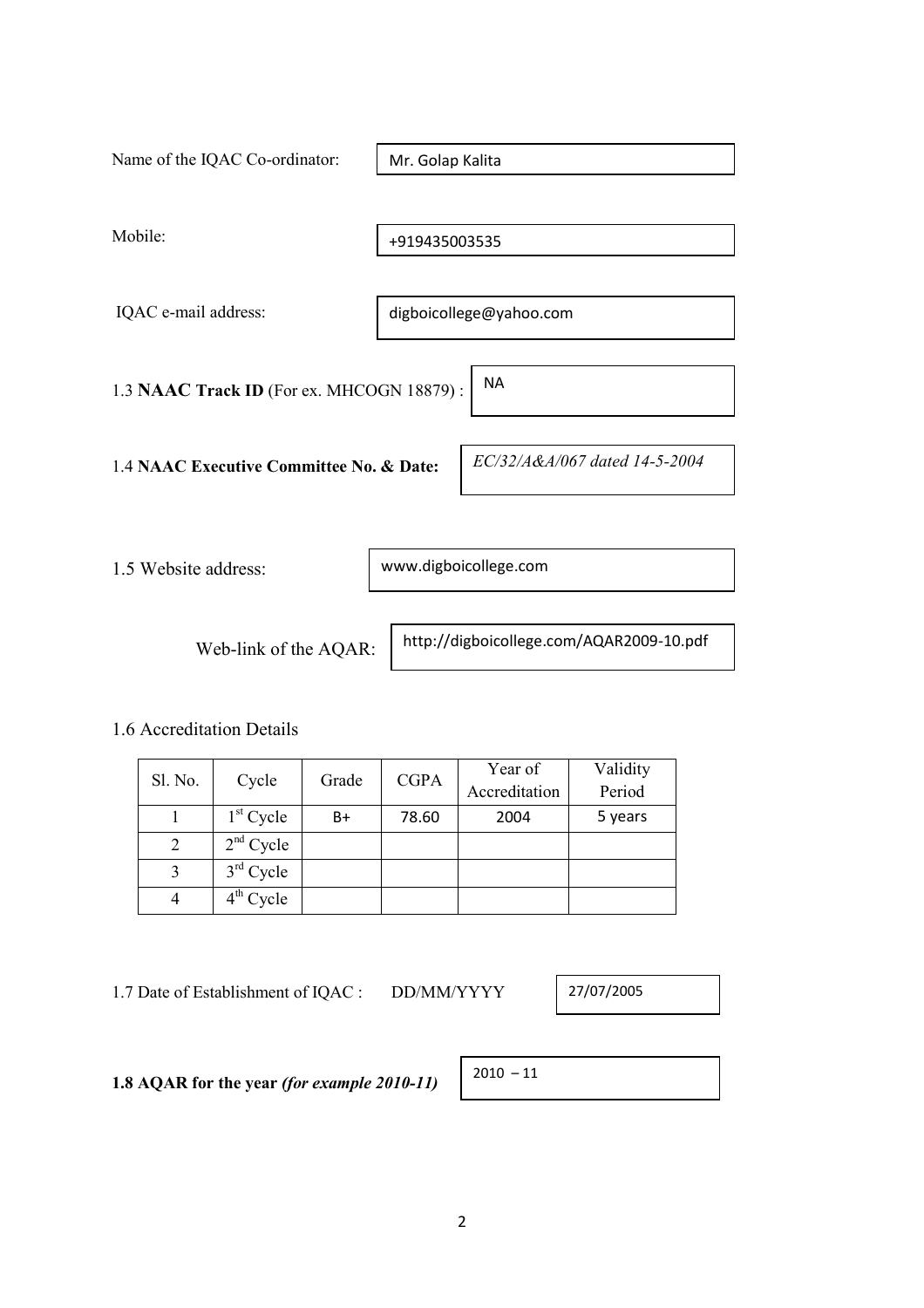1.9 Details of the previous year's AQAR submitted to NAAC after the latest Assessment and Accreditation by NAAC ((for example AQAR 2010-11submitted to NAAC on 12-10-2011)

i. AQAR 2009-2010 submitted to NAAC on 27.3.2014 (DD/MM/YYYY)

- ii. AQAR (DD/MM/YYYY)
- iii. AQAR\_\_\_\_\_\_\_\_\_\_\_\_\_\_\_\_\_\_ \_\_\_\_\_\_\_\_\_\_\_\_\_\_\_\_\_\_ (DD/MM/YYYY)
- iv. AQAR  $\qquad \qquad \qquad \text{(DD/MM/YYYY)}$

| 1.10 Institutional Status              |                                                                       |
|----------------------------------------|-----------------------------------------------------------------------|
| University                             | Central<br>Deemed<br>Private<br><b>State</b><br>$\sqrt{}$             |
| <b>Affiliated College</b>              | Yes<br>N <sub>0</sub><br>√                                            |
| <b>Constituent College</b>             | Yes<br>N <sub>0</sub>                                                 |
| Autonomous college of UGC              | Yes<br>N <sub>0</sub><br>$\sqrt{}$                                    |
| Regulatory Agency approved Institution | Yes<br>N <sub>0</sub><br>√                                            |
| (eg. AICTE, BCI, MCI, PCI, NCI)        |                                                                       |
| Co-education<br>Type of Institution    | Men<br>Women<br>$\sqrt{}$                                             |
| Urban                                  | Rural<br>Tribal<br>$\sqrt{}$                                          |
| <b>Financial Status</b>                | Grant-in-aid<br>UGC 2(f)<br><b>UGC 12B</b><br>$\sqrt{2}$<br>$\sqrt{}$ |
|                                        | Grant-in-aid + Self Financing<br><b>Totally Self-financing</b>        |
| 1.11 Type of Faculty/Programme         |                                                                       |
| Science<br>Arts<br>$\sqrt{2}$          | PEI (Phys Edu)<br>Commerce<br>Law<br>$\sqrt{}$<br>√                   |
| TEI (Edu)                              | Engineering<br>Health Science<br>Management                           |

| Others (Specify) CoC in Bio-informatics, Sericulture and Data Care Management, BPP and BA courses under KKHSOU, Guwahati, |                                                       |  |  |  |  |  |
|---------------------------------------------------------------------------------------------------------------------------|-------------------------------------------------------|--|--|--|--|--|
|                                                                                                                           |                                                       |  |  |  |  |  |
|                                                                                                                           | Assam; Human Rights Education Certificate Course (UGC |  |  |  |  |  |
|                                                                                                                           | sponsored)                                            |  |  |  |  |  |
|                                                                                                                           |                                                       |  |  |  |  |  |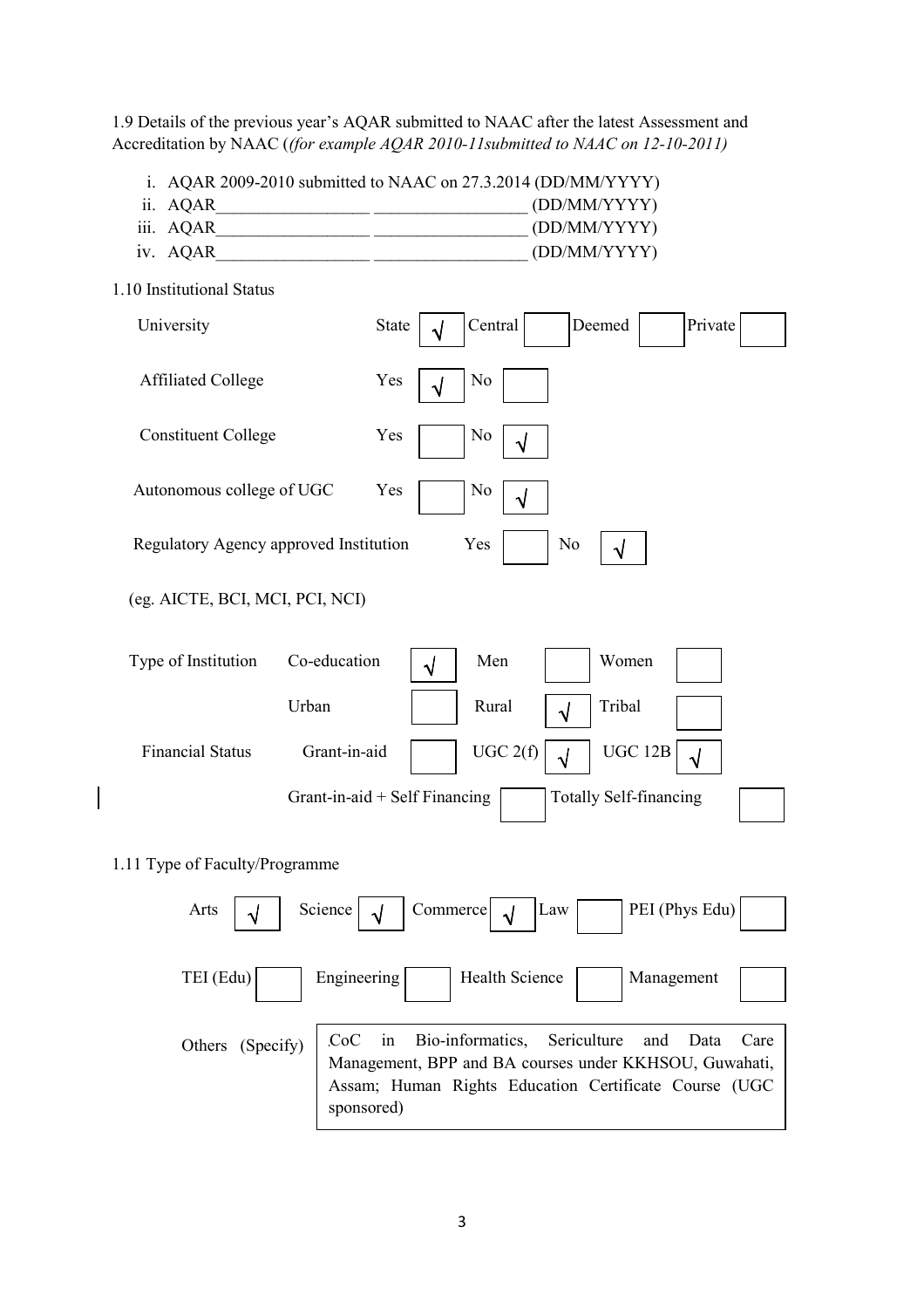1.12 Name of the Affiliating University (for the Colleges)

Dibrugarh University, Dibrugarh, Assam

# 1.13 Special status conferred by Central/ State Government-- UGC/CSIR/DST/DBT/ICMR etc



# 2. IQAC Composition and Activities

| 06 |
|----|
| 03 |
| 01 |
| 01 |
| 01 |
|    |
| 01 |
|    |
| 01 |
|    |

2.8 No. of other External Experts

01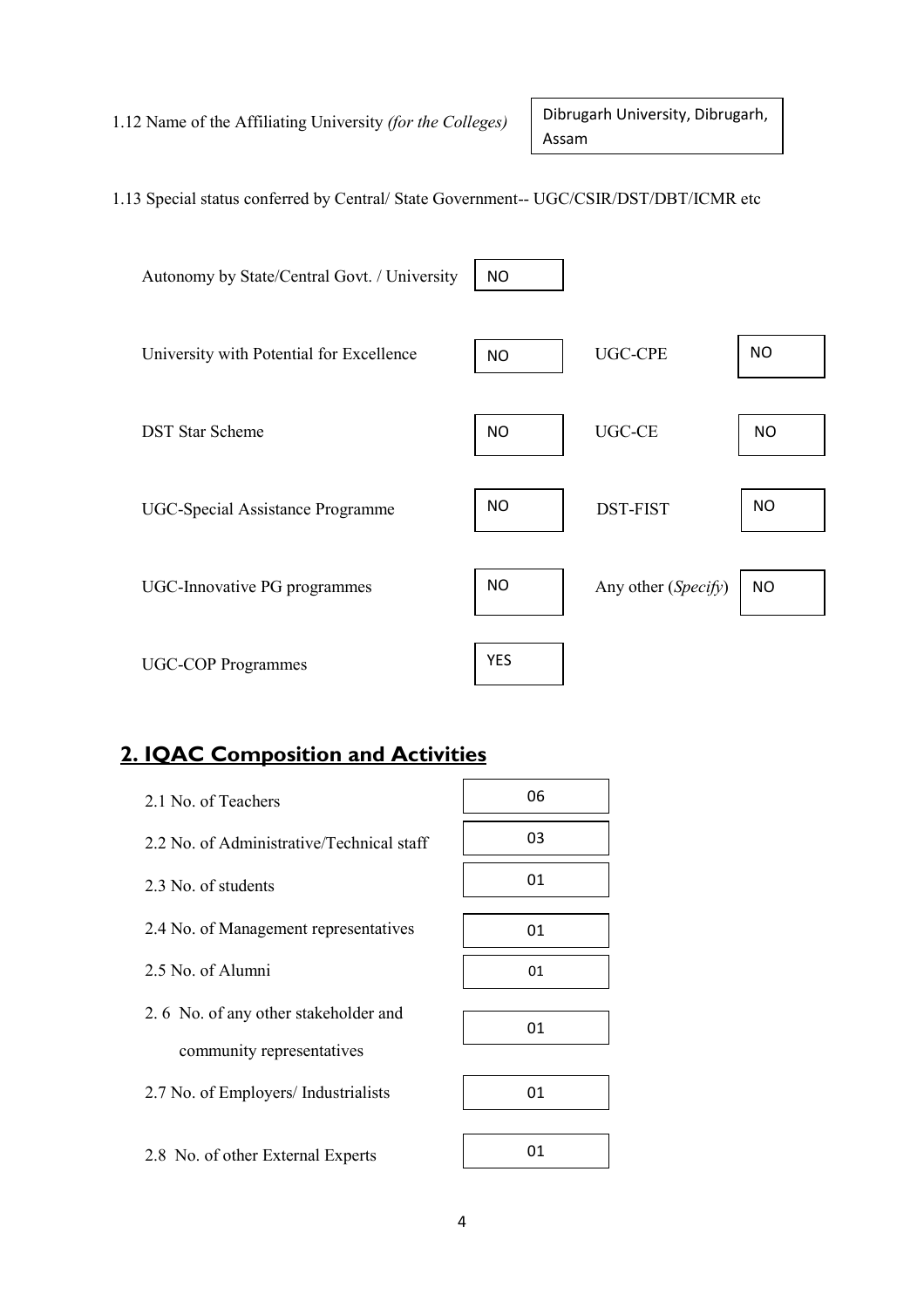

(ii) Themes

i) Motivating teachers for class room skills and career advancement. ii) The departments organize seminars on themes related to curriculum.

2.14 Significant Activities and contributions made by IQAC

- Observing awareness programmes to develop nationalism among students, faculty members and people of this vicinity by organizing National programmes such as Independence Day, Republic Day, World Environment Day, World Health Day, National Science Day etc. and celebrating Saraswati Puja, Freshers' Social, Parting Social, College Foundation Day etc.
- Developing Entrepreneurship sprit among the students for self dependence by organizing seminars, workshops, talks, training etc.
- Promoting leadership and organizing quality among students in the field of sports, cultural activities, national integration etc. Students are encouraged to participate in college week, cultural events etc. in college and inter-college level. Digboi College Students' Union, Digboi College Students' Science Club etc. have been formed every year and they organize various events.
- Felicitation and awards offered to the meritorious students to increase the competitive mind among students and also felicitation offered to faculty members for their M. Phil., Ph. D. or other achievements.
- Continuation of Career oriented parallel courses for the students.
- Conducting remedial classes for weaker section of students to promote them for higher studies.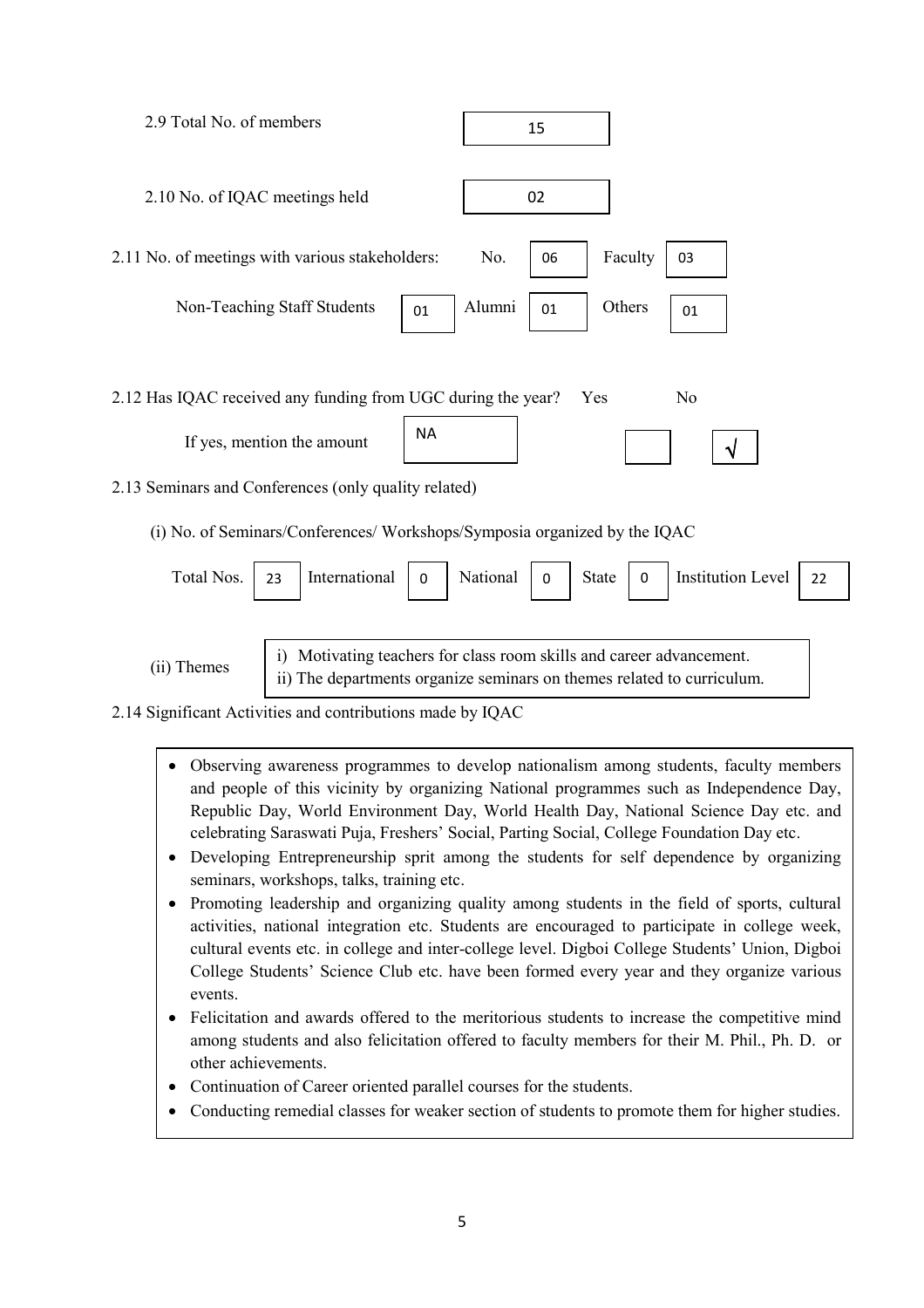# 2.15 Plan of Action by IQAC/Outcome

The IQAC chalks out some plans for the Academic session 2010 – 11 and made all efforts to achieve its goal.

| <b>ACTION PLAN</b>                                                                                                                                                                          | <b>ACHEIVEMENTS</b>                                                                                                                                                                                                                                                                                                                                                                                                                                                                                                                                                                                                                                                         |
|---------------------------------------------------------------------------------------------------------------------------------------------------------------------------------------------|-----------------------------------------------------------------------------------------------------------------------------------------------------------------------------------------------------------------------------------------------------------------------------------------------------------------------------------------------------------------------------------------------------------------------------------------------------------------------------------------------------------------------------------------------------------------------------------------------------------------------------------------------------------------------------|
| To complete the construction of new library<br>building with all facilities of digitalization, new<br>girls' hostel and centralized computer centre.                                        | The construction of the new library building is<br>almost in final stage. The concept of digitalization<br>is yet in embryonic state owing to fund starvation.<br>The new Girls' Hostel was inaugurated and 100<br>nos. of girls could be accommodated. The<br>construction of the centralised computer Centre in<br>the first floor of the administrative Block was also<br>completed.                                                                                                                                                                                                                                                                                     |
| To construct the language laboratory.                                                                                                                                                       | The construction of the language laboratory is in<br>process.                                                                                                                                                                                                                                                                                                                                                                                                                                                                                                                                                                                                               |
| To open BPP and BA programmes under Krishna<br>Kanta Handiqui State Open University<br>(KKHSOU), Guwahati, Assam.                                                                           | The college started BPP and BA courses under<br>KKHSOU study centre. Enrolment in BPP is 129<br>and in BA are 50. Subjects offered for BA are<br>English, MIL (Hindi, Assamese, Alternative<br>science, education<br>English), political<br>and<br>economics. The facilities are from existing staff<br>of Digboi College, Digboi B. Ed College and<br>retired teachers. Course materials are provided by<br>KKHSOU and certification as well.                                                                                                                                                                                                                              |
| To start Human Rights Education Certificate<br>Course (UGC funded).                                                                                                                         | The certificate course of Human Rights Education<br>was started at initiatives of faculty members and<br>the course curriculum was also formed by the<br>faculties.                                                                                                                                                                                                                                                                                                                                                                                                                                                                                                         |
| To provide adequate number of computers, one<br>Xerox machine, printers, overhead projector,<br>LCD projectors etc.<br>To provide internet facility to teaching and non-<br>teaching staff. | Provided<br>Mathematics<br>computers<br>to<br>and<br>Electronics department, Xerox machine, printer to<br>office and overhead $& LCD$ projector in common.<br>Broad band connection provided and extended<br>internet free access to the teaching and non-<br>teaching staff.                                                                                                                                                                                                                                                                                                                                                                                               |
| To provide public/ private sector for campus<br>interview.                                                                                                                                  | HDFC bank and WIPRO were invited for campus<br>interview. 4 students of Science were recruited by<br>WIPRO.                                                                                                                                                                                                                                                                                                                                                                                                                                                                                                                                                                 |
| To encourage faculty members for career<br>progression, knowledge up-gradation and<br>research cultivation.                                                                                 | All the initiatives and patronization of IQAC, 8<br>faculty members attended refresher courses, 6<br>members attended orientation courses and 1<br>joined in FIP (M. Phil), 2 members published<br>books with ISBN No, 23 members participated<br>and 4 members presented papers in state level<br>seminars, 5 members participated and 43 papers<br>were presented in national seminars. Moreover, 7<br>papers were presented in international seminars.<br>Over and above, 7 members published research<br>papers (Peer-reviewed), 5 in (non-peer reviewed)<br>national<br>(peer-reviewed)<br>journal,<br>one<br>1n<br>international journal and 6 in conference volumes. |
| To organize coaching programme beneficiary to<br>students.                                                                                                                                  | A UGC coaching programme for entry into<br>services for SC/ ST/ OBC and minority students<br>organized $(23.01.2011)$<br>$12.01.2011$ ).<br>to<br>was<br>Pertaining to social responsibility,<br>another                                                                                                                                                                                                                                                                                                                                                                                                                                                                    |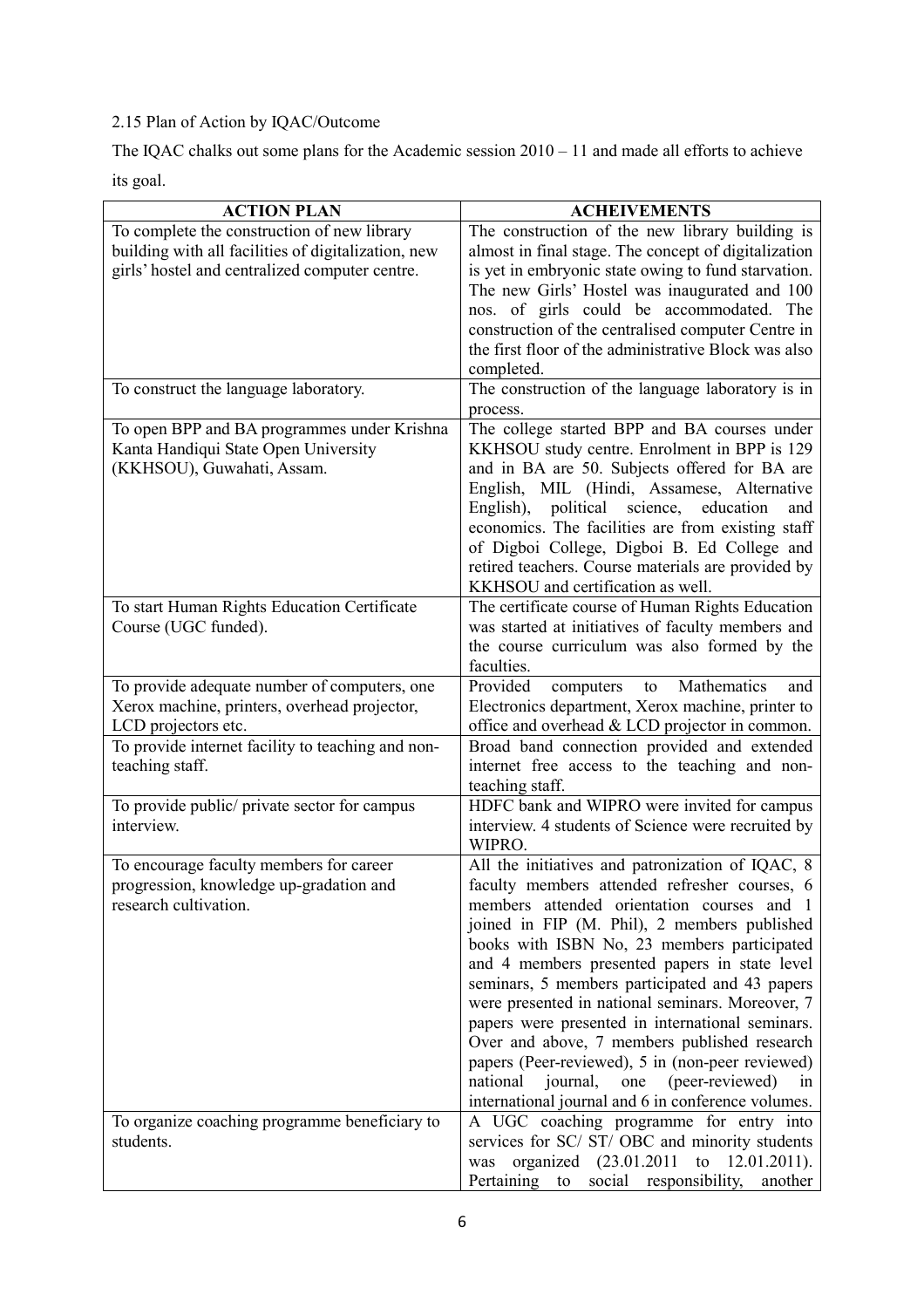|                                                                              | induction cum coaching programmes was also<br>for<br>of<br>aspirants<br>medical<br>organized<br>and<br>engineering courses. Faculties of INSIGHT, Delhi<br>participated in this programme.                                                                                                                                                                                                |
|------------------------------------------------------------------------------|-------------------------------------------------------------------------------------------------------------------------------------------------------------------------------------------------------------------------------------------------------------------------------------------------------------------------------------------------------------------------------------------|
| To fill up the vacant posts of teachers and office<br>staff                  | 6 new teachers and two office staff members were<br>recruited as per Government norms.                                                                                                                                                                                                                                                                                                    |
| To raise the stock of library reading material.                              | 883 text books, 30 reference books and 236 issues<br>of magazine were provided to the library in this<br>session.                                                                                                                                                                                                                                                                         |
| To increase financial assistance to students.                                | 22 nos. of poor but meritorious students were<br>given financial assistance worth Rs. 49, 500/-<br>from the students' Aid Fund, selection on the<br>basis of criteria laid on.                                                                                                                                                                                                            |
| To facilitate non-teaching staffs support.                                   | 3 nos. office staffs were deputed to attend<br>workshop on 'Account and official system'<br>organized by Doom Dooma College in Tinsukia<br>district level for their efficiency enhancement.                                                                                                                                                                                               |
| To share institutional social responsibility in the<br>neighbourhood.        | Digboi College Women Welfare Cell (DCWWC)<br>organized free health check up camp at Itabhata<br>Primary school, Digboi. Digboi College Teachers'<br>Union (DCTU) extended flood-relief at Sadiya;<br>NCC cadets donated blood to the Blood Bank of<br>Assam Medical College. Assam Science Society,<br>Digboi branch organized various awareness<br>programmes in the vicinity of Digboi. |
| To cater to the embibement of national building<br>and national integration. | To imbibe the attitude for national building<br>among the students, the college observed the<br>Republic<br>National<br>Science<br>Day,<br>Day,<br>International Women's Day, World Environment<br>Day, Independence Day etc. and also pays great<br>tribute to the nation builders on the occasion of<br>respective programmes.                                                          |

\* Attached the Academic Calendar of the year as Annexure - I. (see page -27)

| 2.16 Whether the AQAR was placed in statutory body Yes $\begin{bmatrix} \sqrt{1} & \sqrt{1} & \sqrt{1} & \sqrt{1} & \sqrt{1} & \sqrt{1} & \sqrt{1} & \sqrt{1} & \sqrt{1} & \sqrt{1} & \sqrt{1} & \sqrt{1} & \sqrt{1} & \sqrt{1} & \sqrt{1} & \sqrt{1} & \sqrt{1} & \sqrt{1} & \sqrt{1} & \sqrt{1} & \sqrt{1} & \sqrt{1} & \sqrt{1} & \sqrt{1} & \sqrt{1} & \sqrt{1} & \sqrt{$ |  |  |  |  |
|-------------------------------------------------------------------------------------------------------------------------------------------------------------------------------------------------------------------------------------------------------------------------------------------------------------------------------------------------------------------------------|--|--|--|--|
| Management $\sqrt{\sqrt{ }}$ Syndicate   Any other body $\sqrt{ }$                                                                                                                                                                                                                                                                                                            |  |  |  |  |

Provide the details of the action taken

The AQAR report was approved in the meeting of IQAC held on 15/05/2014 and subsequently in the meeting of Governing Body, Digboi College held on 19/05/2014 and advised the Coordinator to place before NAAC online for perusal and necessary action.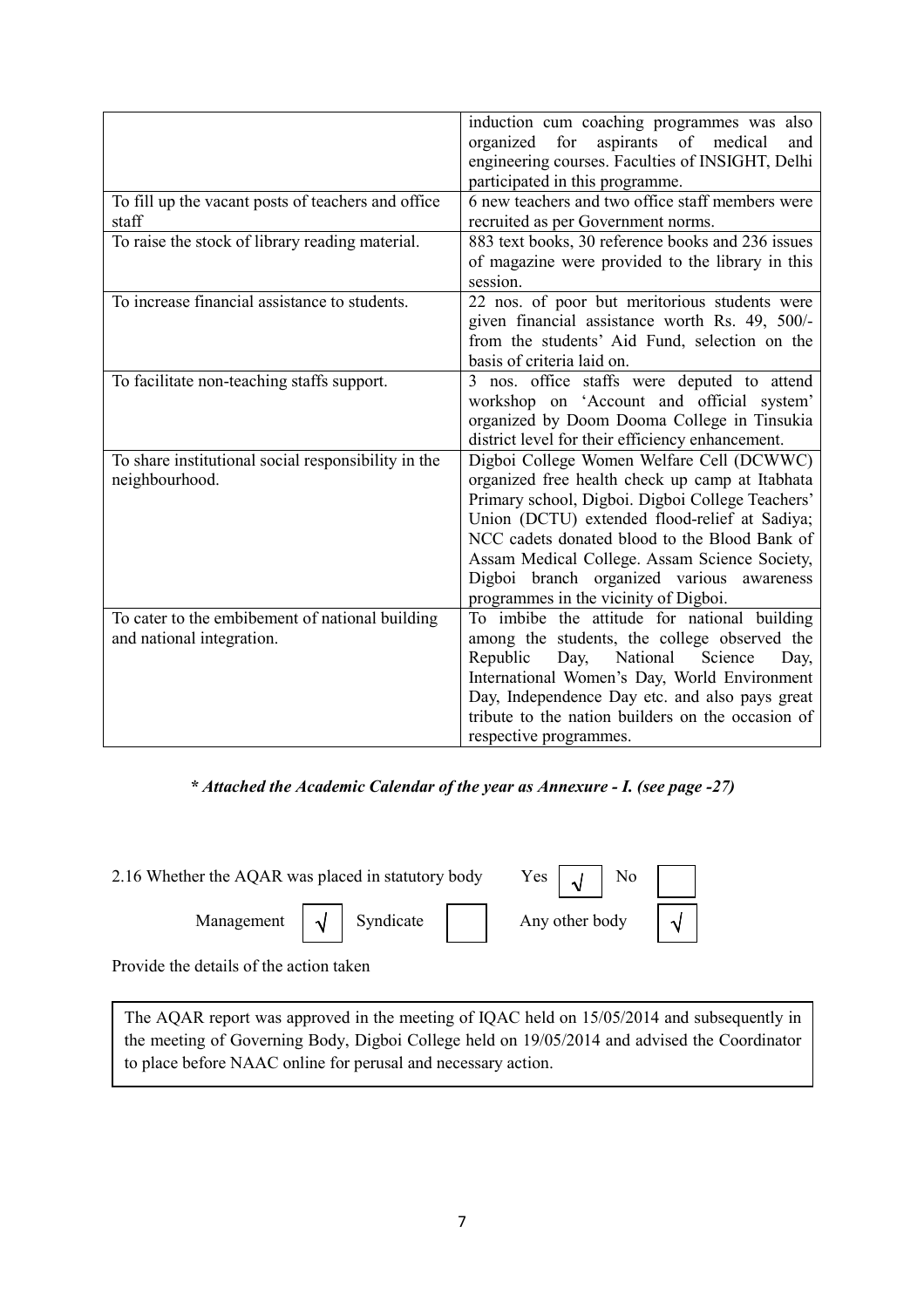# Part – B

# Criterion – I 1. Curricular Aspects

1.1 Details about Academic Programmes

| Level of the<br>Programme | Number of<br>existing<br>Programmes | Number of<br>programmes added<br>during the year | Number of<br>self-financing<br>programmes | Number of value<br>added / Career<br>Oriented<br>programmes |
|---------------------------|-------------------------------------|--------------------------------------------------|-------------------------------------------|-------------------------------------------------------------|
| PhD                       |                                     |                                                  |                                           |                                                             |
| PG                        |                                     |                                                  |                                           |                                                             |
| <b>UG</b>                 | 3                                   | 01                                               | 01                                        | 03                                                          |
| PG Diploma                |                                     |                                                  |                                           |                                                             |
| <b>Advanced Diploma</b>   |                                     |                                                  |                                           |                                                             |
| Diploma                   |                                     |                                                  |                                           |                                                             |
| Certificate               |                                     | 01                                               |                                           |                                                             |
| Others                    |                                     |                                                  |                                           |                                                             |
| <b>Total</b>              | 03                                  | 02                                               | 01                                        | 03                                                          |
| Interdisciplinary         |                                     |                                                  |                                           | 01                                                          |
| Innovative                |                                     |                                                  |                                           |                                                             |

- 1.2 (i) Flexibility of the Curriculum: Core /Elective option
	- (ii) Pattern of programmes:

| Pattern   | Number of programmes |
|-----------|----------------------|
| Semester  |                      |
| Trimester |                      |
| Annual    |                      |

| 1.3 Feedback from stakeholders*<br>(On all aspects) | Alumni | Parents |           | Employers                      | <b>Students</b> |  |
|-----------------------------------------------------|--------|---------|-----------|--------------------------------|-----------------|--|
| Mode of feedback                                    | Online | Manual  | $\lambda$ | Co-operating schools (for PEI) |                 |  |

\*Provided an analysis of the feedback in the Annexure- II (see page - 28)

1.4 Whether there is any revision/update of regulation or syllabi, if yes, mention their salient aspects.

The University designs the curriculum.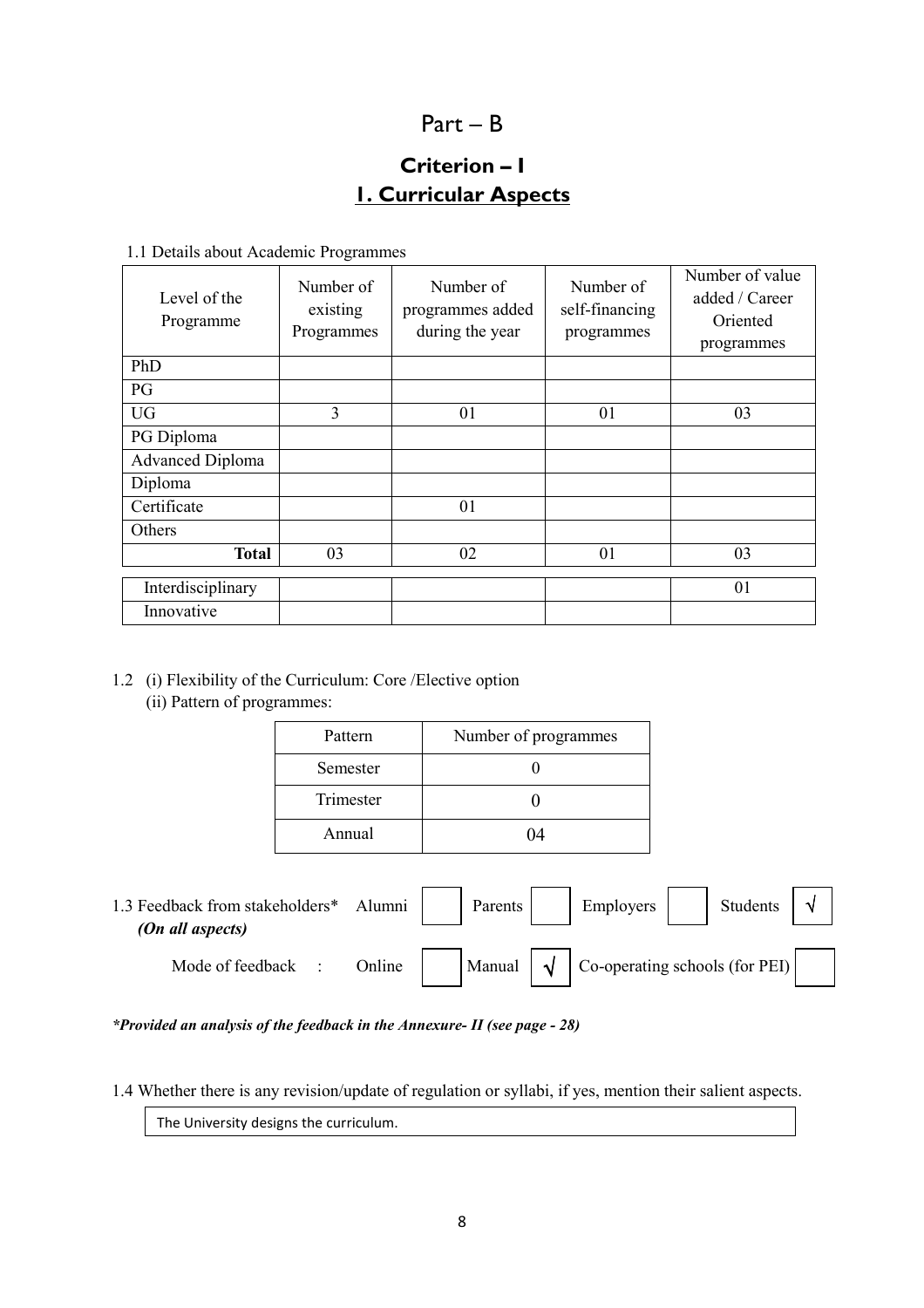1.5 Any new Department/Centre introduced during the year. If yes, give details.

The college started BPP and BA courses studies centre under Krishna Kanta Handiqui State Open University (KKHSOU), Guwahati, Assam.

- (a) Enrolment BPP: 129; BA: 50
- (b) Subject option (BA): English (Compulsory); MIL: Assamese, Bengali, Hindi, Alternative English; Core: Political Science, Economics, Education
- (c) Faculty Management: i) existing teachers of Digboi Colege, ii) Retired Teachers of Digboi College, iii) Guest faculty from Digboi B. Ed. College.
- (d) Course Material: Provided by Krishna Kanta Handiqui State Open University
- (e) Certification by: Krishna Kanta Handiqui State Open University

# 2. Teaching, Learning and Evaluation

| 2.1 Total No. of  | Total | Asst. Professors   Associate Professors   Professors   Others |  |
|-------------------|-------|---------------------------------------------------------------|--|
| permanent facultv |       | าс                                                            |  |

11

2.2 No. of permanent faculty with Ph.D.

 $\overline{a}$ 

2.3 No. of Faculty Positions Recruited (R) and Vacant (V) during the year

| Asst. Professors |  | Associate Professors | Professors | Others | Total |  |
|------------------|--|----------------------|------------|--------|-------|--|
|                  |  |                      |            | n      |       |  |
| 06               |  |                      |            |        | 96    |  |

2.4 No. of Guest and Visiting faculty and Temporary faculty

 $0 \parallel 0$ 

0

2.5 Faculty participation in conferences and symposia:

| No. of Faculty          | International level | National level | State level |
|-------------------------|---------------------|----------------|-------------|
| Attended                |                     |                |             |
| Presented papers        |                     |                | 14          |
| <b>Resource Persons</b> |                     |                |             |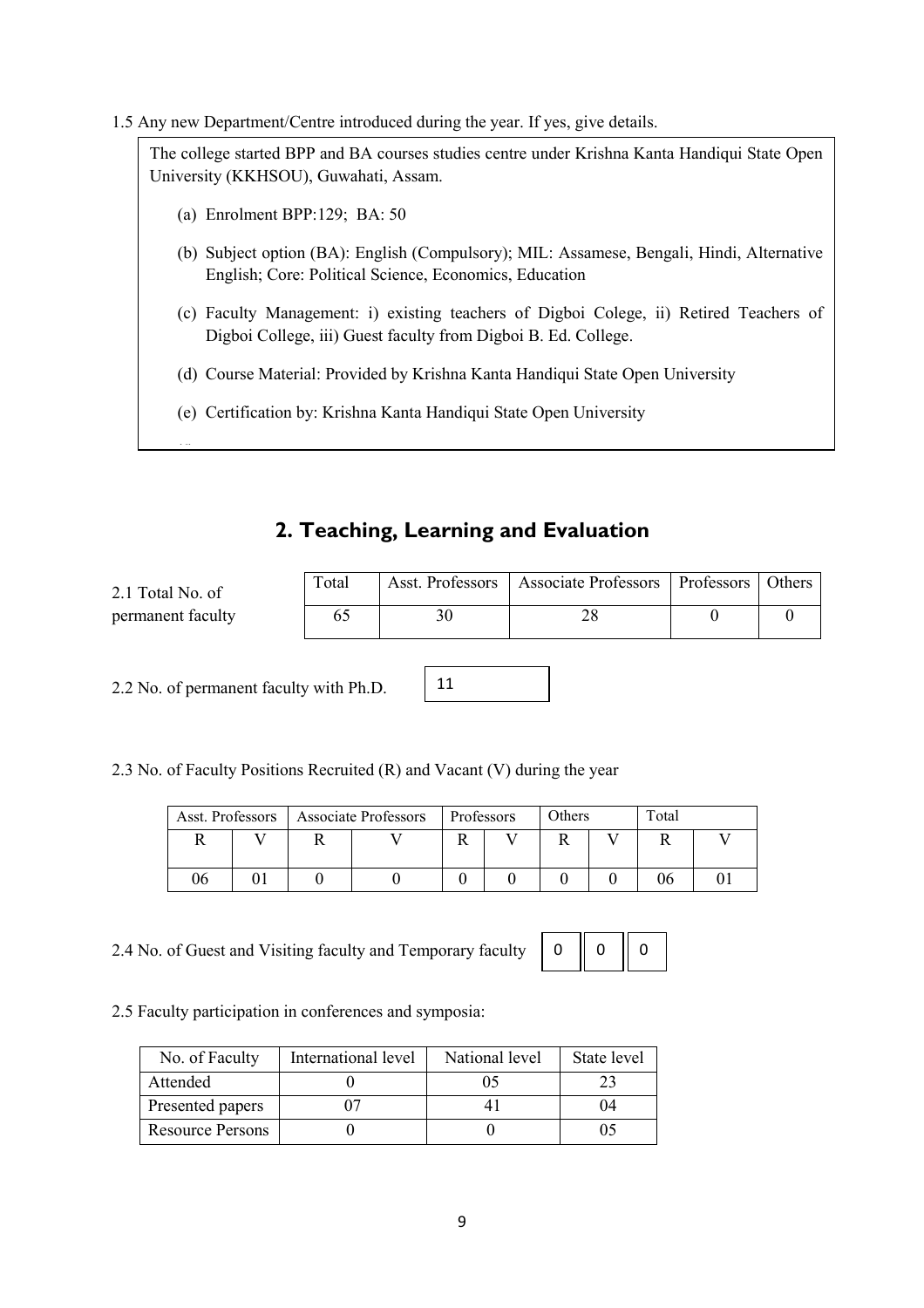- Conducted remedial classes for weaker students
- Organised seminars/ quiz/ debate/ talks/ group discussions etc for promoting leadership, quality of the students and enhancement of their communication skill.
- Frequent class tests, assignments, one to one interaction with students, group wise guidance by guardian teachers etc. are some activities for quality enhancement.
- Meritorious students were felicitated by awarding prizes and certificates.
- The teacher obtaining M. Phil., Ph. D., research projects were also felicitated.
- The teachers were encouraged to participate in orientation courses, refresher courses, short term courses for their knowledge upgradation.
- The teachers were trained to use modern technologies in the class rooms.
- 2.7 Total No. of actual teaching days during this academic year
- 2.8 Examination/ Evaluation Reforms initiated by the Institution (for example: Open Book Examination, Bar Coding, Double Valuation, Photocopy, Online Multiple Choice Questions)
- 2.9 No. of faculty members involved in curriculum restructuring/revision/syllabus development as member of Board of Study/Faculty/Curriculum Development workshop 02
- 2.10 Average percentage of attendance of students

### 2.11 Course/Programme wise distribution of pass percentage:

| Title of the<br>Programme | Total no. of<br>students |               |       | Division |          |        |
|---------------------------|--------------------------|---------------|-------|----------|----------|--------|
|                           | appeared                 | Distinction % | $1\%$ | II $%$   | III $\%$ | Pass % |
| BA                        | 99                       | 1.01          | 1.01  | 39.39    | 19.19    | 58.59  |
| <b>BSc</b>                | 25                       | 48            | 48    | 40       |          | 88     |
| <b>BCom</b>               | 2 <sub>1</sub>           |               | 14.29 | 61.9     | 14.29    | 90.48  |

75%

University system is followed

- 
- 

180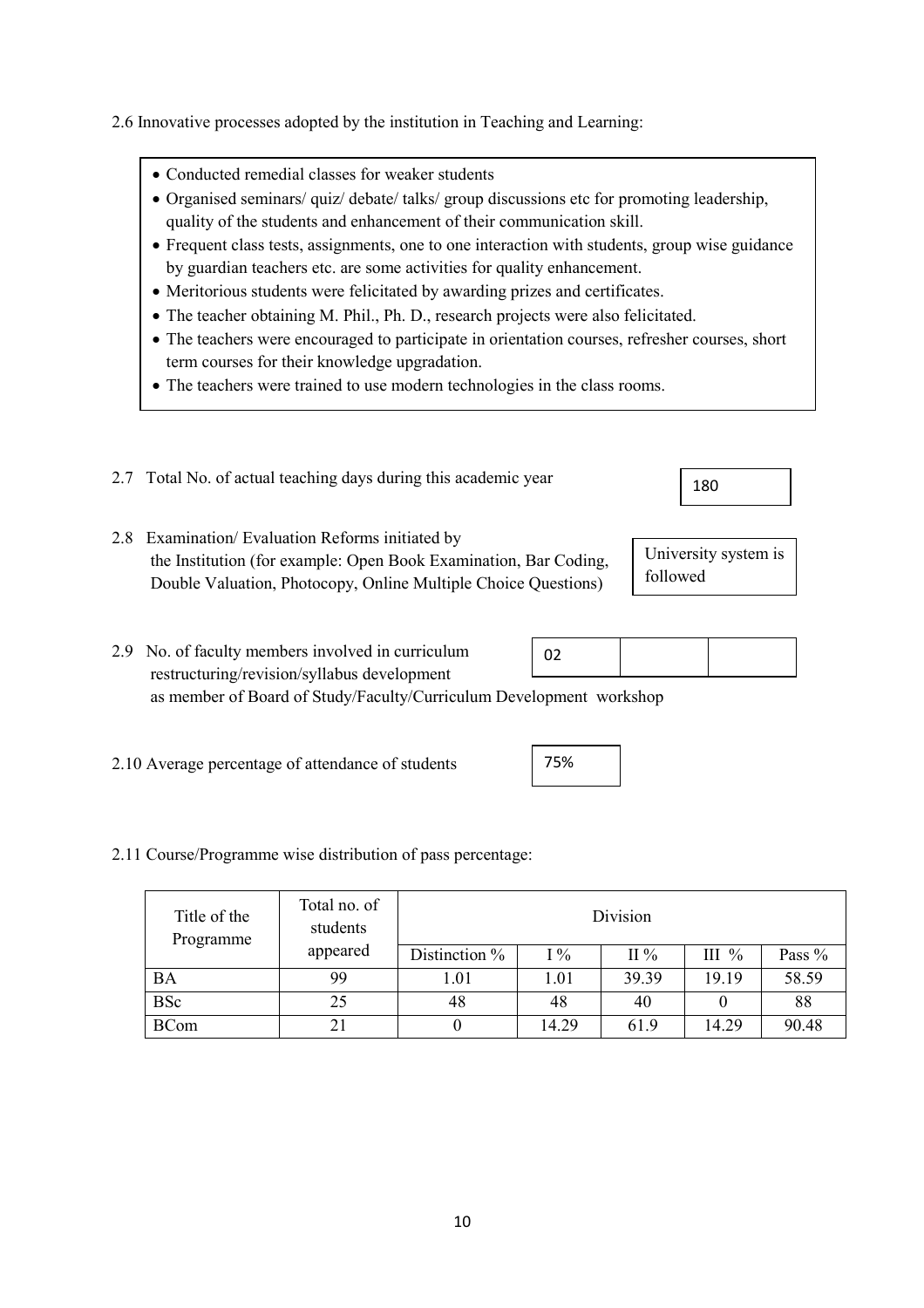### 2.12 How does IQAC Contribute/Monitor/Evaluate the Teaching & Learning processes:

The IQAC takes up the following measures:

- i) Monitors regular holding of classes by teachers through HoDs.
- ii) Performance of teachers assessed through students' feedback on teaching and learning process.
- iii) Analyses the feedback and intimates the teachers for up gradation wherever needed.
- iv) Takes stock of the needs of the departments, the library and the laboratories and takes the necessary steps to meet the needs.
- v) Analyses results of Internal and University examinations and takes measure to improve the quality.

# Faculty / Staff Development Programmes Number of faculty benefitted Refresher courses and the set of the courses of the contract of the contract of the contract of the contract of the contract of the contract of the contract of the contract of the contract of the contract of the contract o UGC – Faculty Improvement Programme 01 HRD programmes 0 Orientation programmes 06 Faculty exchange programme  $\vert$  0 Staff training conducted by the university 0 Staff training conducted by other institutions 0 Summer / Winter schools, Workshops, etc. 0 Others (Short term Course) 01

### 2.13 Initiatives undertaken towards faculty development

## 2.14 Details of Administrative and Technical staff

| Category               | Number of<br>Permanent<br>Employees | Number of<br>Vacant<br>Positions | Number of<br>permanent<br>positions filled<br>during the Year | Number of<br>positions filled<br>temporarily |
|------------------------|-------------------------------------|----------------------------------|---------------------------------------------------------------|----------------------------------------------|
| Administrative Staff   | 20                                  | 01                               | 02                                                            |                                              |
| <b>Technical Staff</b> |                                     |                                  |                                                               |                                              |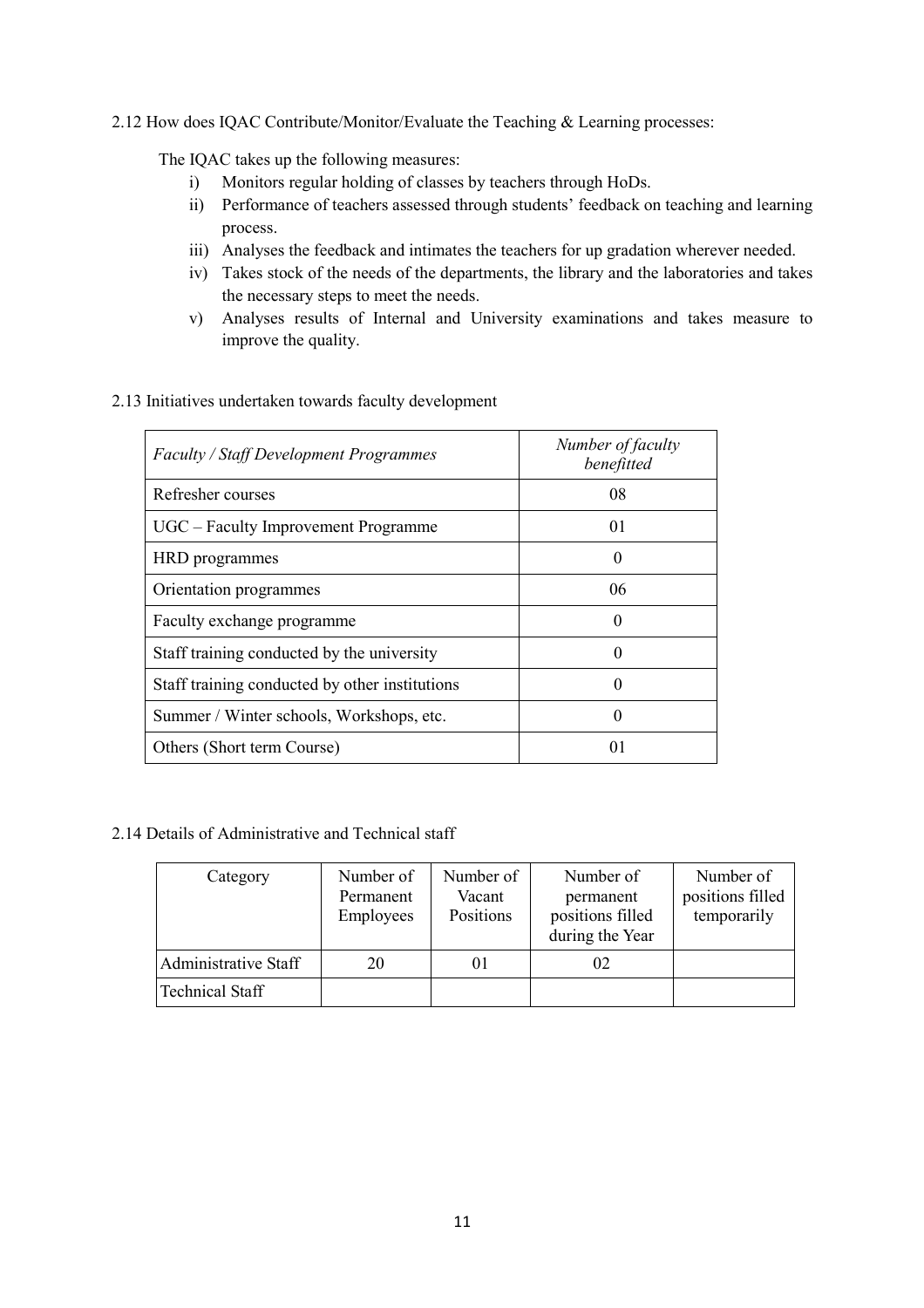# Criterion – III

# 3. Research, Consultancy and Extension

3.1 Initiatives of the IQAC in Sensitizing/Promoting Research Climate in the institution

- The college felicitates the teachers who obtains M. Phil., Ph. D. degrees
- Encourages faculty members to procure Major and Minor research projects
- The faculty members have been encouraged to publish books, articles and to participate in National/ International seminars/ workshops etc.
- The faculty members have been advised to takes up small projects done by the students

### 3.2 Details regarding major projects

|                     | Completed | Ongoing | Sanctioned | Submitted |
|---------------------|-----------|---------|------------|-----------|
| Number              |           |         |            |           |
| Outlay in Rs. Lakhs | NA        | NA      | NА         | NA        |

### 3.3 Details regarding minor projects

|                     | Completed | Ongoing | Sanctioned | Submitted |
|---------------------|-----------|---------|------------|-----------|
| Number              |           |         |            |           |
| Outlay in Rs. Lakhs |           | .       |            |           |

## 3.4 Details on research publications

|                          | International | <b>National</b> | Others |
|--------------------------|---------------|-----------------|--------|
| Peer Review Journals     |               |                 |        |
| Non-Peer Review Journals |               |                 |        |
| e-Journals               |               |                 |        |
| Conference proceedings   |               |                 |        |

### 3.5 Details on Impact factor of publications:

| <b>Range</b> | Average |  | h-index |  | Nos. in SCOPUS |  |
|--------------|---------|--|---------|--|----------------|--|
|--------------|---------|--|---------|--|----------------|--|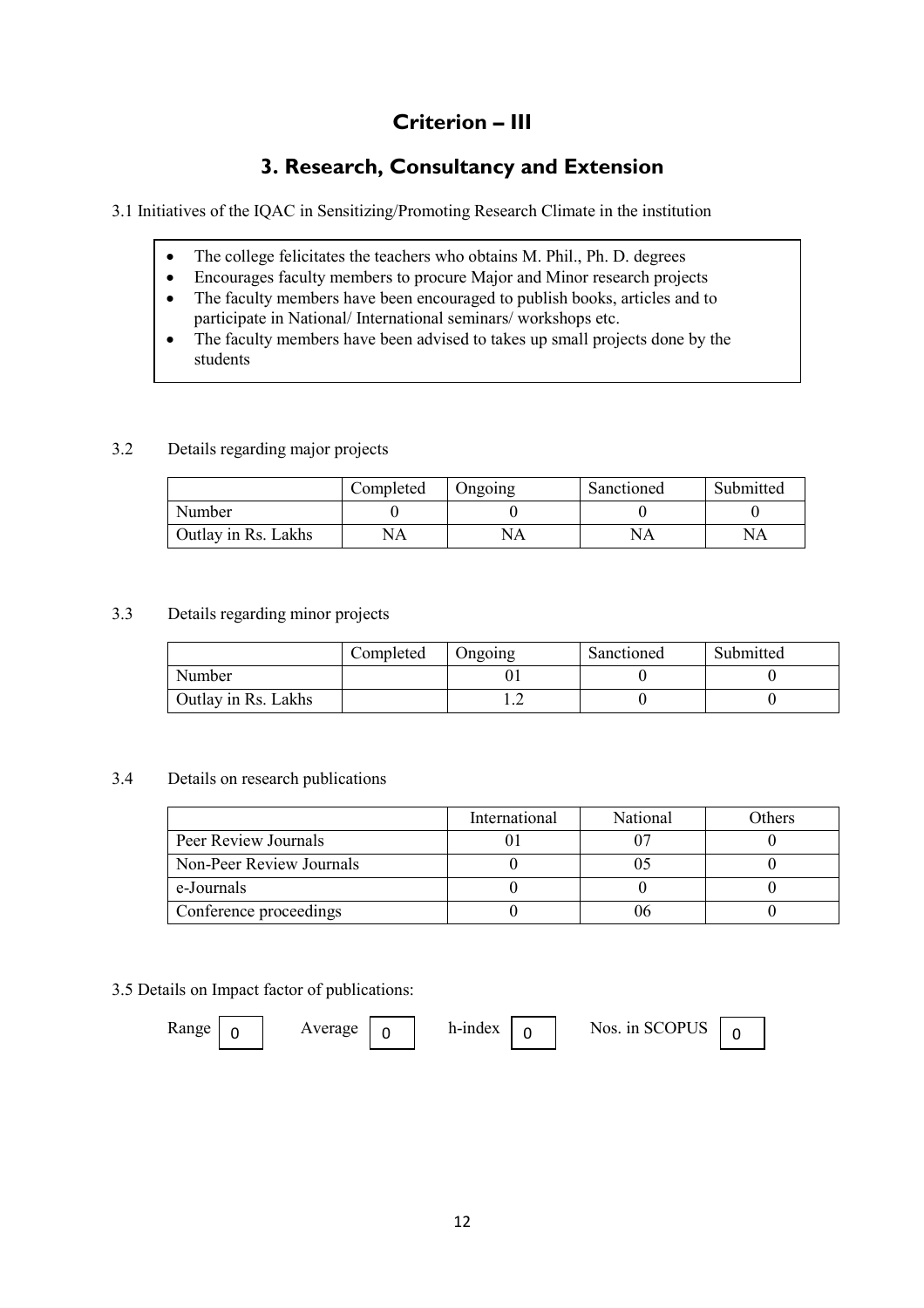3.6 Research funds sanctioned and received from various funding agencies, industry and other organisations

| Nature of the Project                                                   | Duration<br>Year | Name of the<br>funding Agency | Total grant<br>sanctioned | Received |
|-------------------------------------------------------------------------|------------------|-------------------------------|---------------------------|----------|
|                                                                         |                  |                               |                           |          |
| Major projects                                                          |                  |                               |                           |          |
| Minor Projects                                                          |                  | UGC                           | 120000                    | 70000    |
| <b>Interdisciplinary Projects</b>                                       |                  |                               |                           |          |
| Industry sponsored                                                      |                  |                               |                           |          |
| Projects sponsored by the<br>University/College                         |                  |                               |                           |          |
| Students research projects<br>(other than compulsory by the University) |                  |                               |                           |          |
| Any other (Specify)                                                     |                  |                               |                           |          |
| Total                                                                   |                  |                               | 120000                    | 70000    |

3.7 No. of books published i) With ISBN No.  $\begin{bmatrix} 0 & 0 \\ 0 & \end{bmatrix}$ 

Chapters in Edited Books  $\boxed{02}$ 

ii) Without ISBN No.

3.8 No. of University Departments receiving funds from



02

3.11 No. of conferences organised by the institution

| Level      | International   National |     | State | University | College |
|------------|--------------------------|-----|-------|------------|---------|
| Number     | NIL                      | NIL |       | NIL        |         |
| Sponsoring | NA                       | NA  | DCTU  | NA         | College |
| agencies   |                          |     |       |            |         |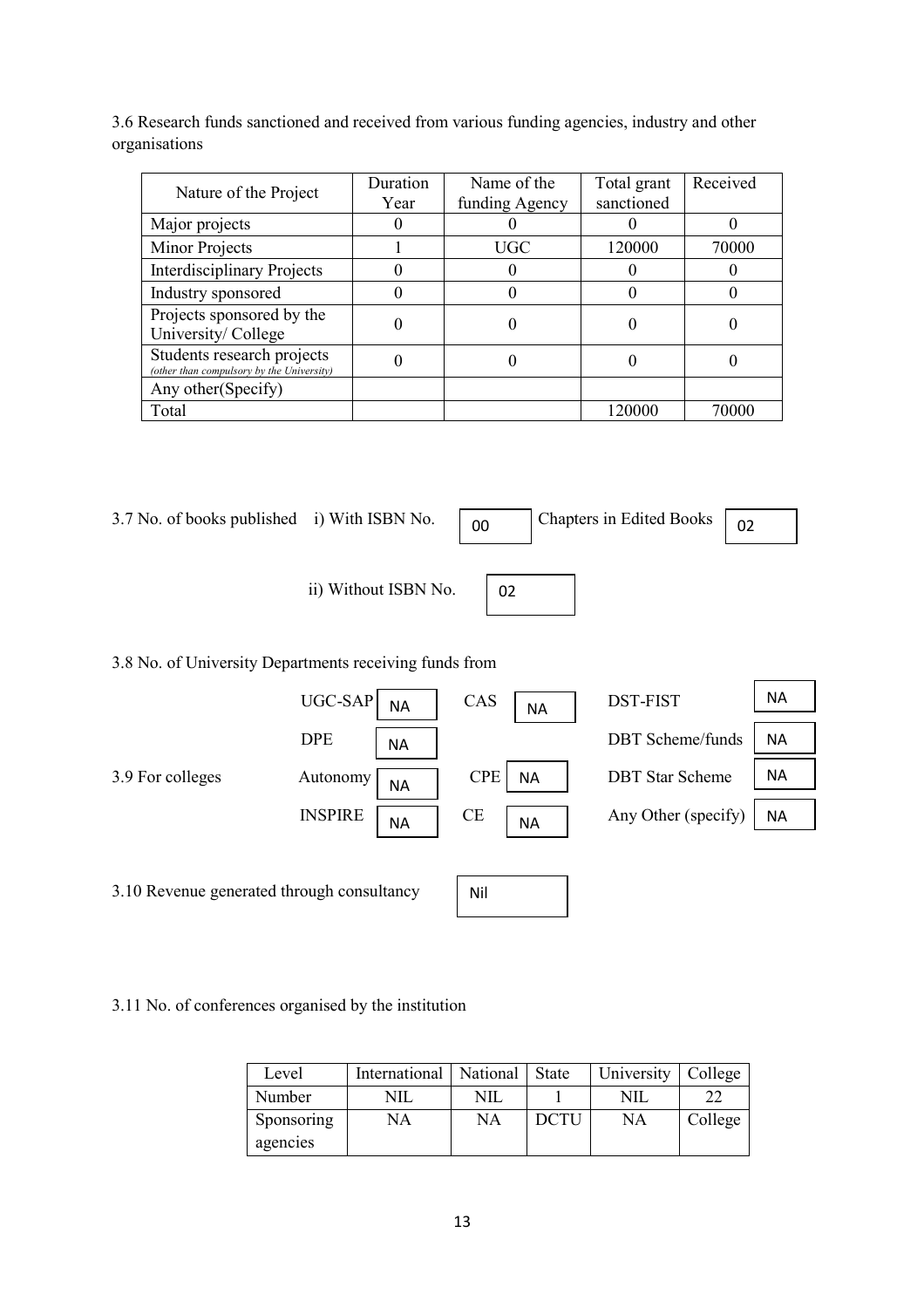| 3.13 No. of collaborations                                                                                                  | International   0                              | National<br>$\overline{4}$ | Any other | $\mathbf 0$ |
|-----------------------------------------------------------------------------------------------------------------------------|------------------------------------------------|----------------------------|-----------|-------------|
|                                                                                                                             |                                                |                            |           |             |
| 3.14 No. of linkages created during this year                                                                               |                                                | $\overline{3}$             |           |             |
|                                                                                                                             |                                                |                            |           |             |
| $\sim$<br>$\alpha$ $\alpha$ $\beta$ $\beta$ $\gamma$ $\beta$ $\gamma$ $\gamma$ $\gamma$ $\gamma$ $\gamma$ $\gamma$ $\gamma$ | 이 사이 시간 사이에 대한 사이에 대한 사이에 대한 사이에 대한 사이를 하고 있다. |                            |           |             |

3.15 Total budget for research for current year in lakhs :

3.12 No. of faculty served as experts, chairpersons or resource persons

| From Funding agency | <b>NIL</b> | From Management of University/College | NIL |
|---------------------|------------|---------------------------------------|-----|
| $_{\rm Total}$      | NIL        |                                       |     |

3.16 No. of patents received this year  $\sqrt{7}$ 

| Type of Patent |         | Number |
|----------------|---------|--------|
| National       | Applied |        |
|                | Granted |        |
| International  | Applied |        |
|                | Granted |        |
| Commercialised | Applied |        |
|                | Granted |        |

09

3.17 No. of research awards/ recognitions received by faculty and research fellows Of the institute in the year

|      | Total   International   National   State   University   Dist   College |    |  |  |
|------|------------------------------------------------------------------------|----|--|--|
| - 01 |                                                                        | 03 |  |  |

3.18 No. of faculty from the Institution who are Ph. D. Guides and students registered under them

| ٩IL |
|-----|
| ۱IL |

3.19 No. of Ph.D. awarded by faculty from the Institution

3.20 No. of Research scholars receiving the Fellowships (Newly enrolled + existing ones)

|  | <b>JRF</b> |  | SRF |  | Project Fellows |  | Any other | $\Omega$ |
|--|------------|--|-----|--|-----------------|--|-----------|----------|
|--|------------|--|-----|--|-----------------|--|-----------|----------|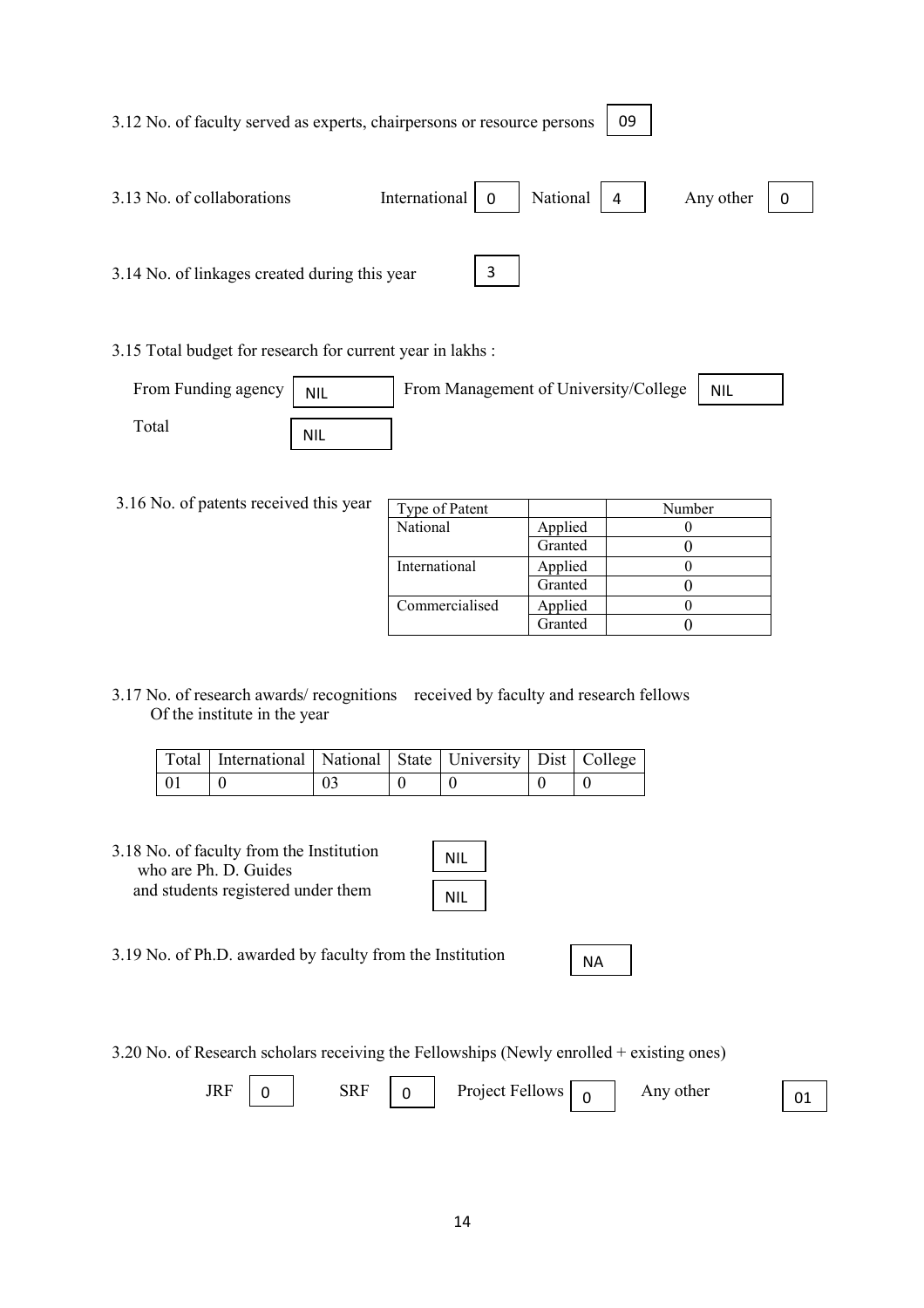3.21 No. of students Participated in NSS events:



3.26 Major Activities during the year in the sphere of extension activities and Institutional Social Responsibility

- i) Coaching for medical and engineering aspirants by INSIGHT, Delhi
- ii) Flood relief camp by Digboi College Women Welfare Cell
- iii) Health Check up camp by DCWWC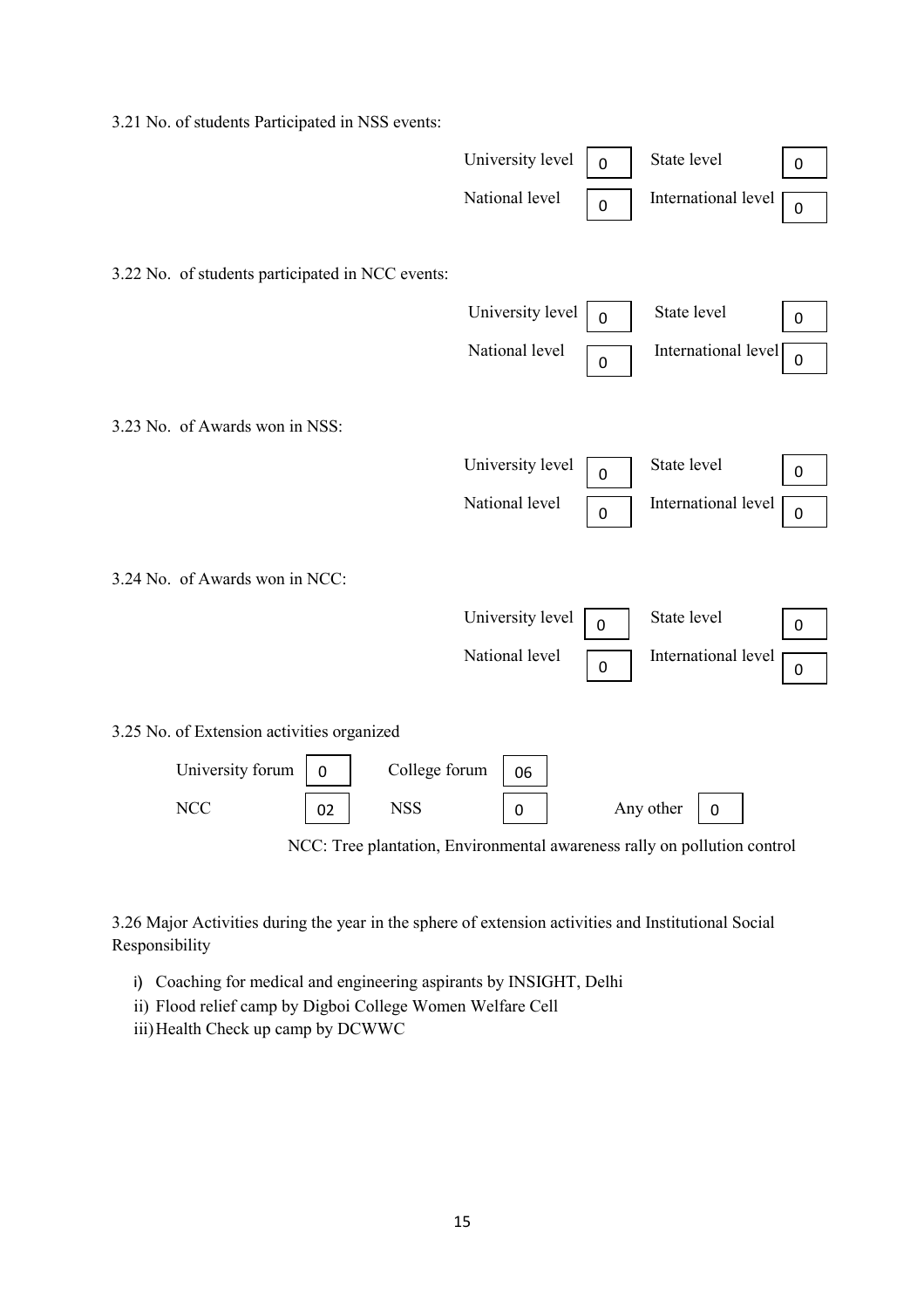# Criterion – IV 4. Infrastructure and Learning Resources

4.1 Details of increase in infrastructure facilities:

| Facilities                                        | Existing | Newly created | Source of | Total    |
|---------------------------------------------------|----------|---------------|-----------|----------|
|                                                   |          |               | Fund      |          |
| Campus area                                       | 25.85    | 0             | $\theta$  | 25.85    |
|                                                   | acres    |               |           | acres    |
| Class rooms                                       | 17       | 0             | $\theta$  | 17       |
| Laboratories                                      |          | 0             | $\left($  |          |
| <b>Seminar Halls</b>                              |          |               | Internal  |          |
|                                                   |          |               | Source    |          |
| No. of important equipments purchased $(\geq 1$ - | Nil      | 0             | $\theta$  | $\theta$ |
| 0 lakh) during the current year.                  |          |               |           |          |
| Value of the equipment purchased during the       | Nil      | 0             | $\left($  | 0        |
| year (Rs. in Lakhs)                               |          |               |           |          |
| Others                                            | Nil      | 0             |           |          |

# 4.2 Computerization of administration and library

All administrative works have been computerised. The library has been provided with a computer set and a printer.

# 4.3 Library services:

|                   | Existing |             |          | Newly added | Total    |             |
|-------------------|----------|-------------|----------|-------------|----------|-------------|
|                   | No.      | Value (Rs.) | No.      | Value (Rs.) | No.      | Value (Rs.) |
| <b>Text Books</b> | 26195    | 2445733     | 883      | 137250      | 27078    | 2582983     |
| Reference Books   | 506      | 199944      | 30       | 15000       | 536      | 214944      |
| e-Books           | 0        | O           | 0        |             | 0        | O           |
| Journals          | 533      | 10660       | 236      | 4720        | 769      | 15380       |
| e-Journals        | $\Omega$ | $\theta$    | $\Omega$ | $\theta$    | 0        | $\theta$    |
| Digital Database  | $\theta$ | $\Omega$    | 0        | $\Omega$    | $\theta$ | $\theta$    |
| CD & Video        | 50       | 5000        | $\theta$ | $\Omega$    | 50       | 5000        |
| Others (Magazine) | 2484     | 40760       | 108      | 2700        | 2592     | 43460       |

# 4.4 Technology up gradation (overall)

|          | Total<br>Computers | Computer<br>Labs | Internet | <b>Browsing</b><br>Centres | Computer<br>Centres | Office         | Depart-<br>ments | Others |
|----------|--------------------|------------------|----------|----------------------------|---------------------|----------------|------------------|--------|
| Existing | 20                 | 10               | ົ        | 0                          | v                   |                |                  |        |
| Added    | 15                 |                  |          | $\theta$                   |                     | $\overline{2}$ |                  |        |
| Total    | 35                 | 10               |          |                            |                     | b              |                  |        |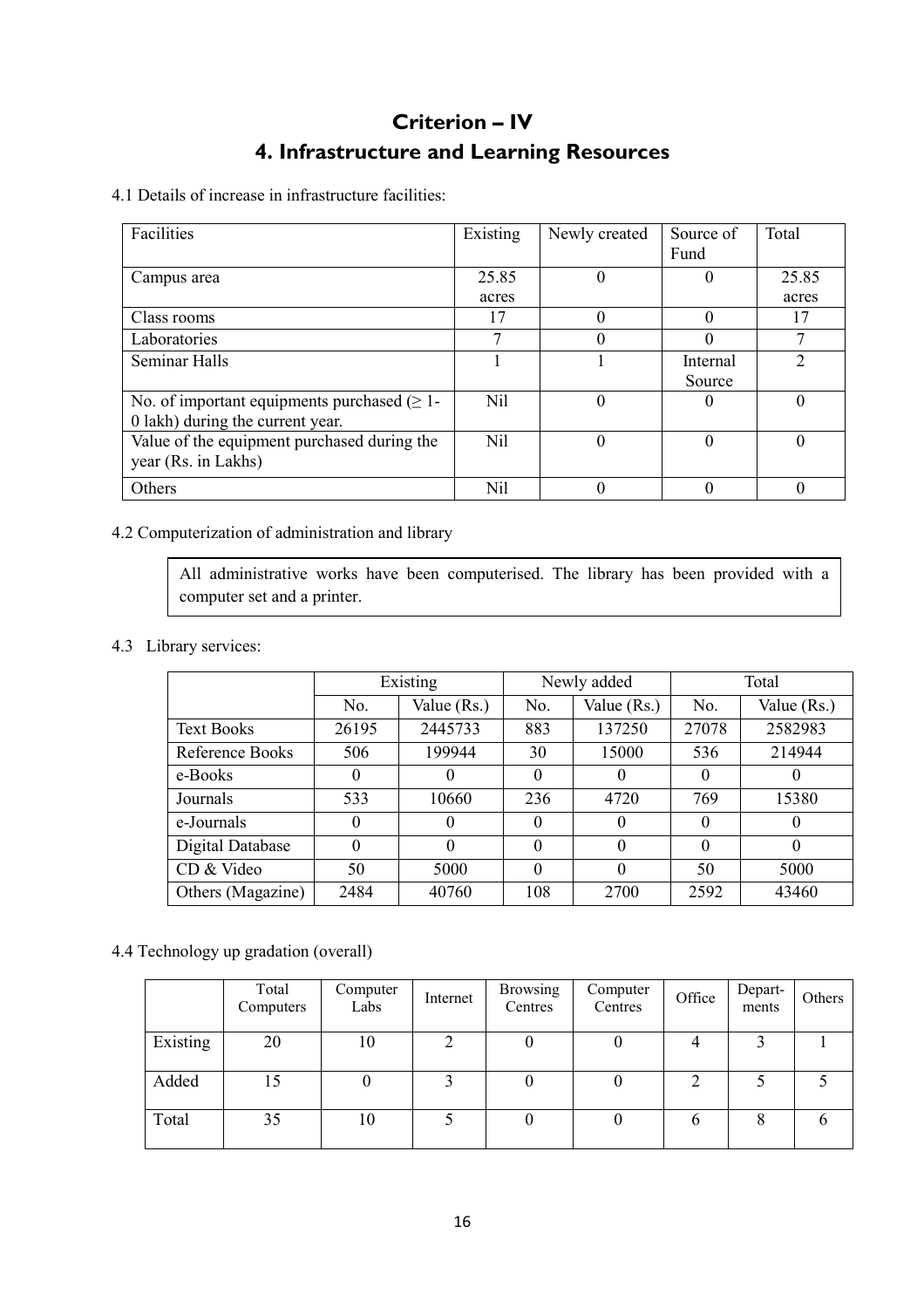4.5 Computer, Internet access, training to teachers and students and any other programme for technology up gradation (Networking, e-Governance etc.)

Conducted Training on Computer Literacy and internet browsing for teaching and nonteaching staff of the college.

4.6 Amount spent on maintenance in lakhs :

| ICT<br>1)                                | 0.62 |
|------------------------------------------|------|
| ii) Campus Infrastructure and facilities | 4.34 |
| iii) Equipments                          | 1.59 |
| iv) Others                               | 0.91 |
| Total:                                   | 9.46 |

# Criterion – V 5. Student Support and Progression

5.1 Contribution of IQAC in enhancing awareness about Student Support Services

The awareness about student support service has been enhanced through the college prospectus, website, hoardings, notice board etc. The students are also informed in the meeting organized for freshman social function.

5.2 Efforts made by the institution for tracking the progression

The college organizes an induction programme in the beginning of the session. Moreover remedial classes for weak students, tutorial classes, frequent test-series, departmental seminars, group discussions are regular features.

5.3 (a) Total Number of students

|  | Ph. D | <b>Others</b> |
|--|-------|---------------|
|  |       |               |

(b) No. of students outside the state

61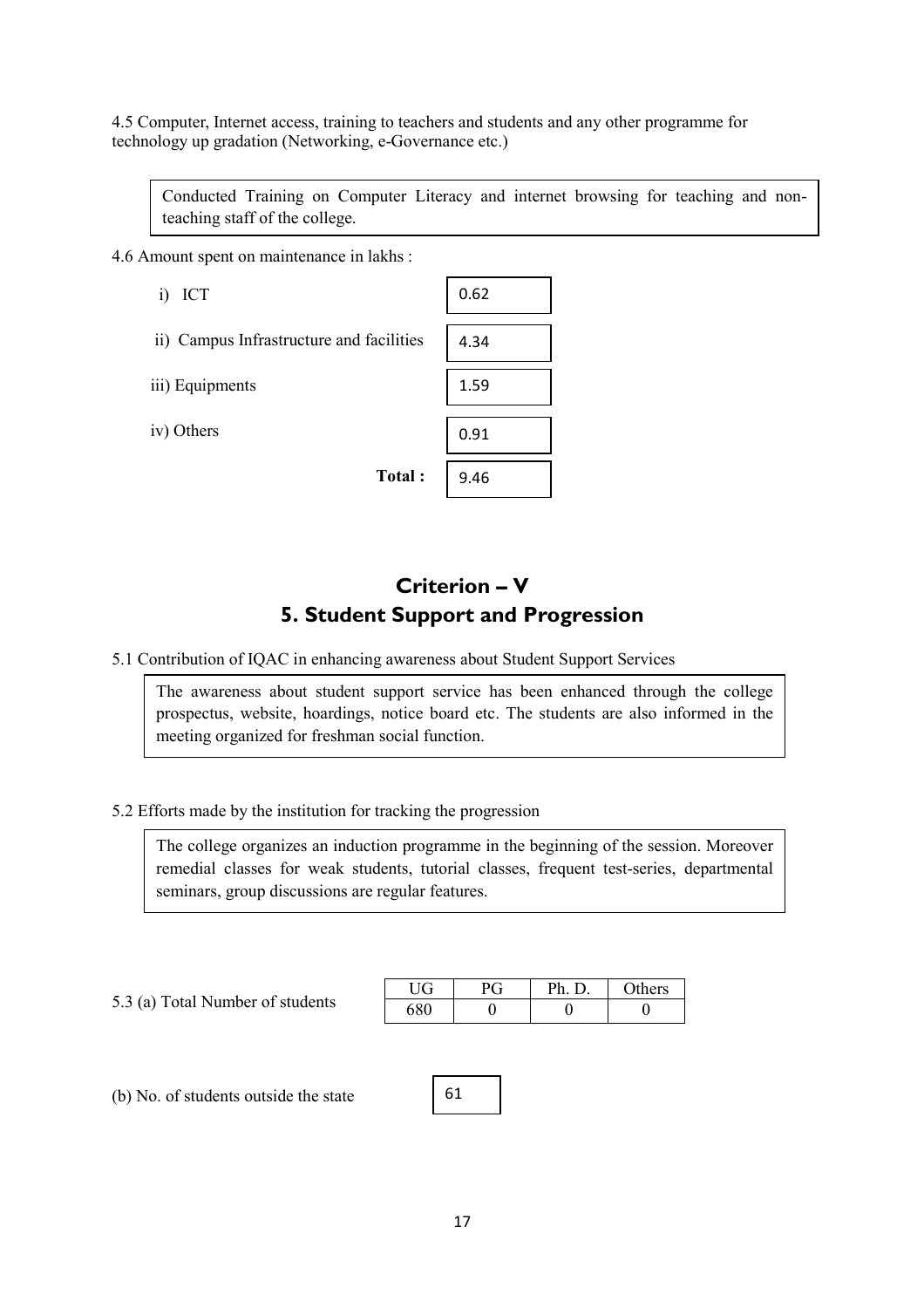(c) No. of international students



|     | <b>TT</b>  | $\frac{0}{0}$         |       | 'Μ<br>N٥                    | $\frac{0}{0}$ |
|-----|------------|-----------------------|-------|-----------------------------|---------------|
| Men | 430<br>45∪ | 63.24<br>53.<br>- ∠ ⊤ | Women | $\sim$ $\sim$ $\sim$<br>∠⊃∪ | 76<br>ろわ      |

| Last Year |           |    |       | This Year                |       |         |     |           |            |                          |       |
|-----------|-----------|----|-------|--------------------------|-------|---------|-----|-----------|------------|--------------------------|-------|
| General   | <b>SC</b> | SТ | OBC . | Physically<br>Challenged | Total | General | SC. | <b>ST</b> | <b>OBC</b> | Physically<br>Challenged | Total |
| 228       | 33        |    | 246   |                          | 570   | 307     | 43  | 45        | 285        |                          | 680   |

Demand ratio  $1:1.19$  Dropout 51.01

5.4 Details of student support mechanism for coaching for competitive examinations (If any)

0

|             | competitive examinations.     | The college has a career counselling and placement cell which organizes coaching for |           |             |          |            |          |  |
|-------------|-------------------------------|--------------------------------------------------------------------------------------|-----------|-------------|----------|------------|----------|--|
|             | No. of students beneficiaries |                                                                                      | <b>NA</b> |             |          |            |          |  |
|             |                               | 5.5 No. of students qualified in these examinations                                  |           |             |          |            |          |  |
| <b>NET</b>  | 0                             | <b>SET/SLET</b><br>0                                                                 |           | <b>GATE</b> | $\Omega$ | <b>CAT</b> | $\Omega$ |  |
| IAS/IPS etc |                               | State PSC                                                                            |           | <b>UPSC</b> | n        | Others     |          |  |

5.6 Details of student counselling and career guidance

0

| (i) A 10 days UGC funded coaching on $\degree$ Entry into Services" for SC/ST/OBC (non –  |
|-------------------------------------------------------------------------------------------|
| creamy) and minority students has been organized $(03 - 12$ January, 2011)                |
| (ii) Coaching classes for medical and engineering aspirants has been organized. Faculties |
| of INSIGHT, Delhi attended the coaching programme.                                        |

0

0

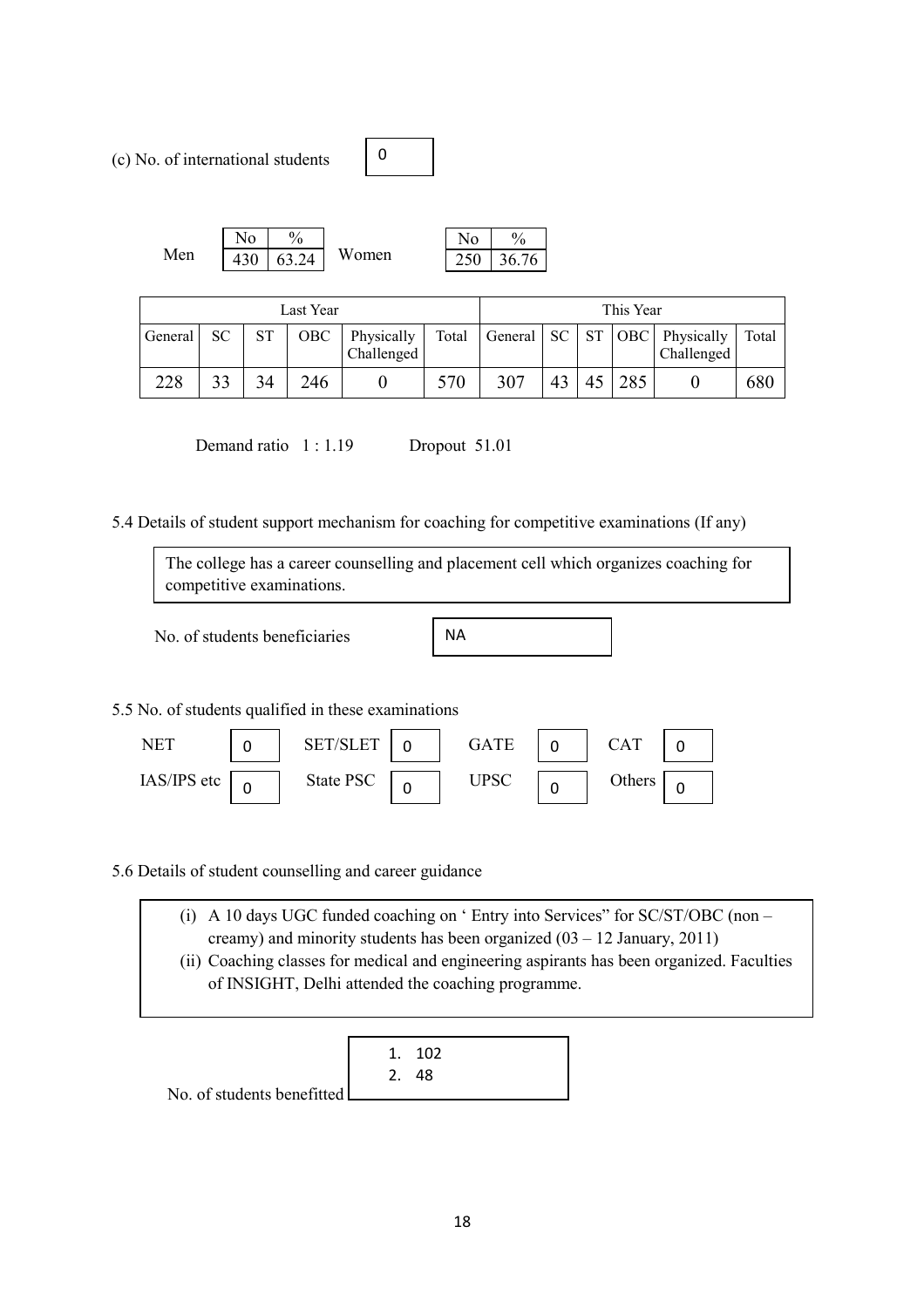5.7 Details of campus placement

|                                       | <b>Off Campus</b>                  |                                     |                           |
|---------------------------------------|------------------------------------|-------------------------------------|---------------------------|
| Number of<br>Organizations<br>Visited | Number of Students<br>Participated | Number of<br><b>Students Placed</b> | Number of Students Placed |
| 02                                    |                                    | 04                                  | No record available       |

5.8 Details of gender sensitization programmes

|  | Mil |  |
|--|-----|--|
|--|-----|--|

# 5.9 Students Activities

# 5.9.1 No. of students participated in Sports, Games and other events

| State/ University level                                                                                            | 15 | National level | 0 | International level | 0 |
|--------------------------------------------------------------------------------------------------------------------|----|----------------|---|---------------------|---|
| No. of students participated in cultural events                                                                    |    |                |   |                     |   |
| State/ University level                                                                                            | 10 | National level |   | International level |   |
| No. of medals /awards won by students in Sports, Games and other events<br>5.9.2<br>Sports: State/University level | 0  | National level | 0 | International level | 0 |
| Cultural: State/ University level                                                                                  | 0  | National level | 0 | International level | 0 |

## 5.10 Scholarships and Financial Support

|                                                                                         | Number of<br>students | Amount |
|-----------------------------------------------------------------------------------------|-----------------------|--------|
| Financial support from institution                                                      | 22                    | 49500  |
| Financial support from government                                                       | 48                    | 97815  |
| Financial support from other sources (UGC)                                              | 64                    | 179500 |
| received<br><b>Number</b><br>of students<br>who.<br>International/National recognitions | O                     |        |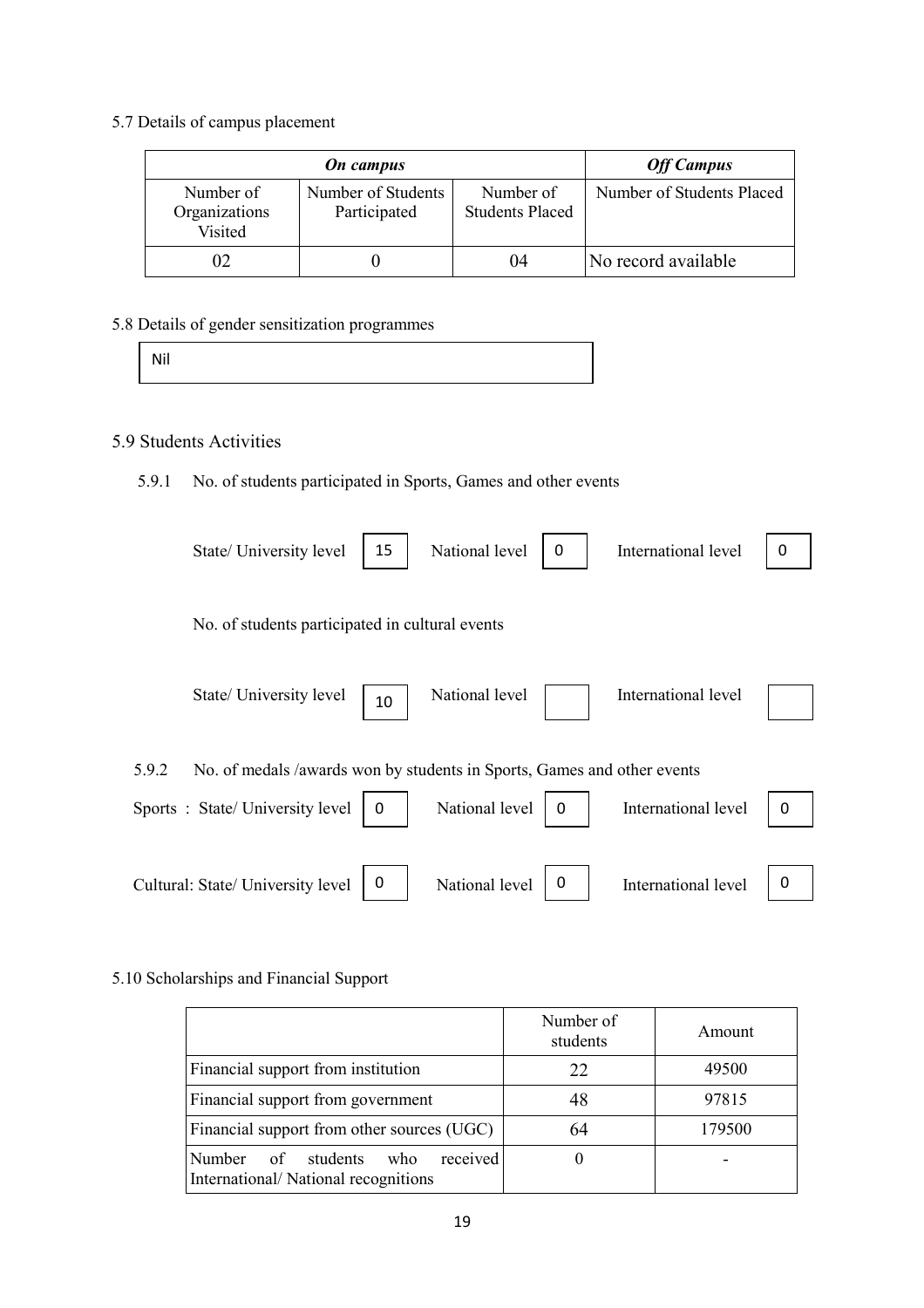|       | 5.11 Student organised / initiatives                                                                                                                                                                                                                               |  |              |                                                            |  |
|-------|--------------------------------------------------------------------------------------------------------------------------------------------------------------------------------------------------------------------------------------------------------------------|--|--------------|------------------------------------------------------------|--|
| Fairs | : State/ University level $\begin{bmatrix} 0 \\ 1 \end{bmatrix}$ National level $\begin{bmatrix} 0 \\ 1 \end{bmatrix}$                                                                                                                                             |  |              | International level $\begin{bmatrix} 0 \\ 0 \end{bmatrix}$ |  |
|       | Exhibition: State/ University level $\begin{array}{ c c c c c } \hline 0 & \hline 0 & \hline \end{array}$ National level $\begin{array}{ c c c c c } \hline 0 & \hline \end{array}$ International level $\begin{array}{ c c c c c } \hline 0 & \hline \end{array}$ |  |              |                                                            |  |
|       | 5.12 No. of social initiatives undertaken by the students                                                                                                                                                                                                          |  | $\mathbf{0}$ |                                                            |  |

5.13 Major grievances of students (if any) redressed:

The college has installed a water cooler as demanded by the students.

# Criterion – VI

# 6. Governance, Leadership and Management

6.1 State the Vision and Mission of the institution

## Our Vision:

The college has a vision of imparting quality education. Quality education would create holistic atmosphere for the students to cater to the demands of a modern technological and global world while inculcating in them the values and cultural heritage, India is known for.

# Our Mission:

The college aims at-

- i) Educating its students to become responsible, competent and ethical citizens of the world with the skill to think creativity analyse critically and communicate effectively.
- ii) Encouraging the students to pursue their courses with resolute determination, equanimity of mind and honesty of character.
- iii) Fostering global competency among students so that they can prepare themselves for the opportunities and challenges of life.
- iv) Stimulating the academic ambience for quality sustenance and quality enhancement
- v) Building strong bonds with all the stake holders through dedicated team work, innovative strategies and commitment to excellence.

## 6.2 Does the Institution has a management Information System

The common information systems are Notice Board, Web-site, group SMS etc. Notices are circulated among teaching and non-teaching staff in urgent need. The authority also discusses the important issues by convening meeting with HoDs, staff members and the students whenever necessary.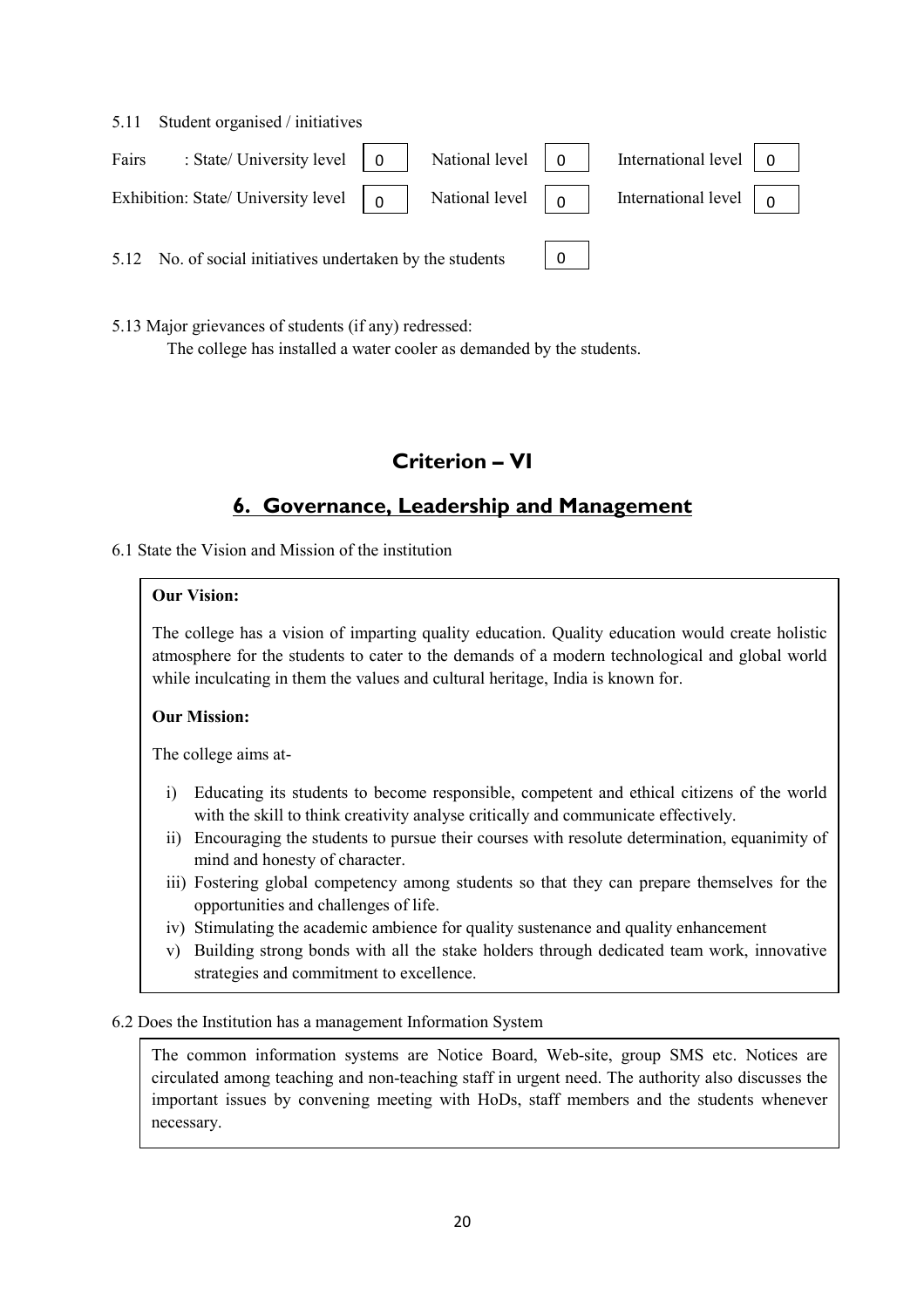6.3 Quality improvement strategies adopted by the institution for each of the following:

6.3.1 Curriculum Development

The curriculum is designed by the University. However, teachers take part in the meeting of Board of Studies as invitees as well as member of undergraduate board.

The faculties of political science department have prepared the course curriculum for the Human Rights Education" certificate course that has been initiated from this session.

6.3.2 Teaching and Learning

For quality improvement in the teaching learning process adopts the strategies of remedial coaching, departmental seminar, GD, Field trip, one to one contact session, stratified group class, interactive class, solving of previous years questions. The teachers are encouraged to participate in OC, RC, various staff training programme, workshop on discipline related areas. Necessary and up to date teaching materials are provided for continuous improvement of teaching – learning activities. In this session the following facilities are procured

(1) Computer sets provided to Mathematics and Electronics departments

- (2) Overhead projector purchased
- (3) Free internet access provided to teachers

# 6.3.3 Examination and Evaluation

A group of teachers (Examination conduction committee) conducts the university examinations. The appointed teachers take part in paper setting, paper examiners, scrutiny, head examiners etc and act as per university guidelines. A committee is also constituent to conduct internal examinations. The examined papers are shown to students and mark sheets are displayed in the notice board.

## 6.3.4 Research and Development

The college encourages the teachers to procure Major/ Minor Research Projects, FIP etc. Sanctions leave to the research scholar; adjust classes with flexi-timing and exempts from some other co-curricular activities. Also encourages to attend National/ International seminars/ Workshop/ Conference.

6.3.5 Library, ICT and physical infrastructure / instrumentation

The library is enriched with 1183 new books and 236 magazines. 16 more computer are provided in the computer laboratories. The Xerox machine is installed at the library and students can photocopy at a subsidised rate.

## 6.3.6 Human Resource Management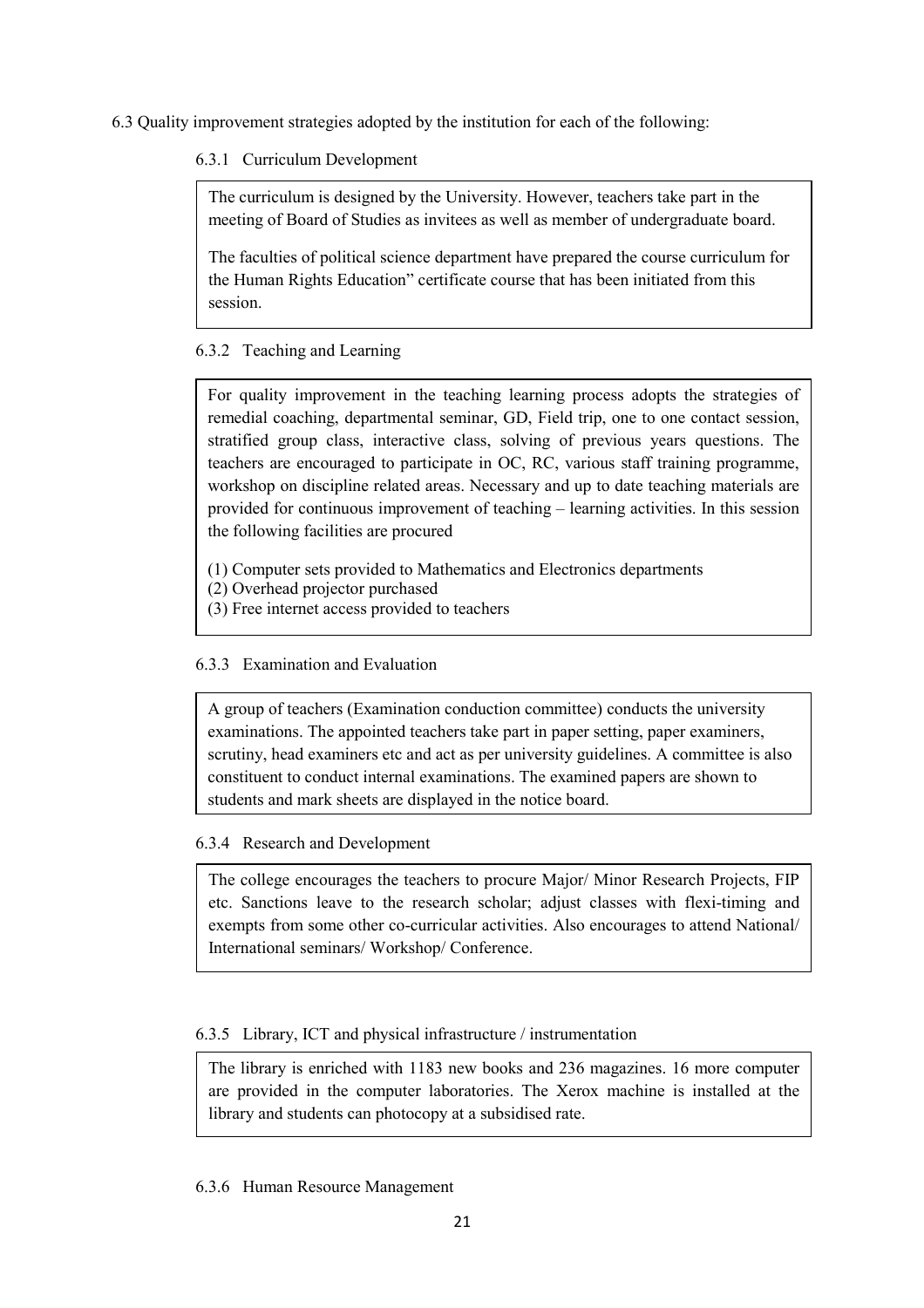The college admits diverse students following the principle "Education for all" as the college is situated in a backward locality. Moreover, the college follows the reservation norms as laid by the Govt. of India. Nevertheless, the college takes intensive care to enhance quality production by identifying weak students. The college patronises all out efforts in searching and enhancing talents of the students in the fields of sports, culture, literature etc. The college also appoints efficient teachers, encourages them in career progression, allows them to attend orientation programme, refresher course, short term courses for knowledge upgradation and also takes all necessary steps to retain the quality teachers.

## 6.3.7 Faculty and Staff recruitment

The college authority recruits foolproof faculties and staff members. It publishes the vacancy through News Papers/ employment exchange/ Web-site and screens by a committee constituted as per the Govt. Rules. Roster system is strictly followed. The recruitment process is a lengthy procedure. First, prior permission is to be taken for advertisement of the vacant posts from Govt of Assam. After selection, approval of the appointment is bounden from the Govt of Assam again.

6.3.8 Industry Interaction / Collaboration

Some of the students visit the neighbouring industries with teacher – guide for their project works

# 6.3.9 Admission of Students

The college takes steps for wide publicity through notices, hoardings, banners, prospectus, web-site etc. The students are selected on the basis of merit. However, follows the reservation norms as laid by Govt. Special consideration for disadvantaged students is taken.

 $Yes \mid \sqrt{}$  | No | |

|                                                                                | Teaching     | Teachers' Benefit Fund |  |  |  |  |
|--------------------------------------------------------------------------------|--------------|------------------------|--|--|--|--|
|                                                                                | Non teaching | Staff Benefit Fund     |  |  |  |  |
| 6.4 Welfare schemes for                                                        | Students     | Aid Fund               |  |  |  |  |
|                                                                                |              |                        |  |  |  |  |
| 6.5 Total corpus fund generated<br>999550/-                                    |              |                        |  |  |  |  |
| N <sub>0</sub><br>6.6 Whether annual financial audit has been done<br>Yes<br>N |              |                        |  |  |  |  |

6.7 Whether Academic and Administrative Audit (AAA) has been done?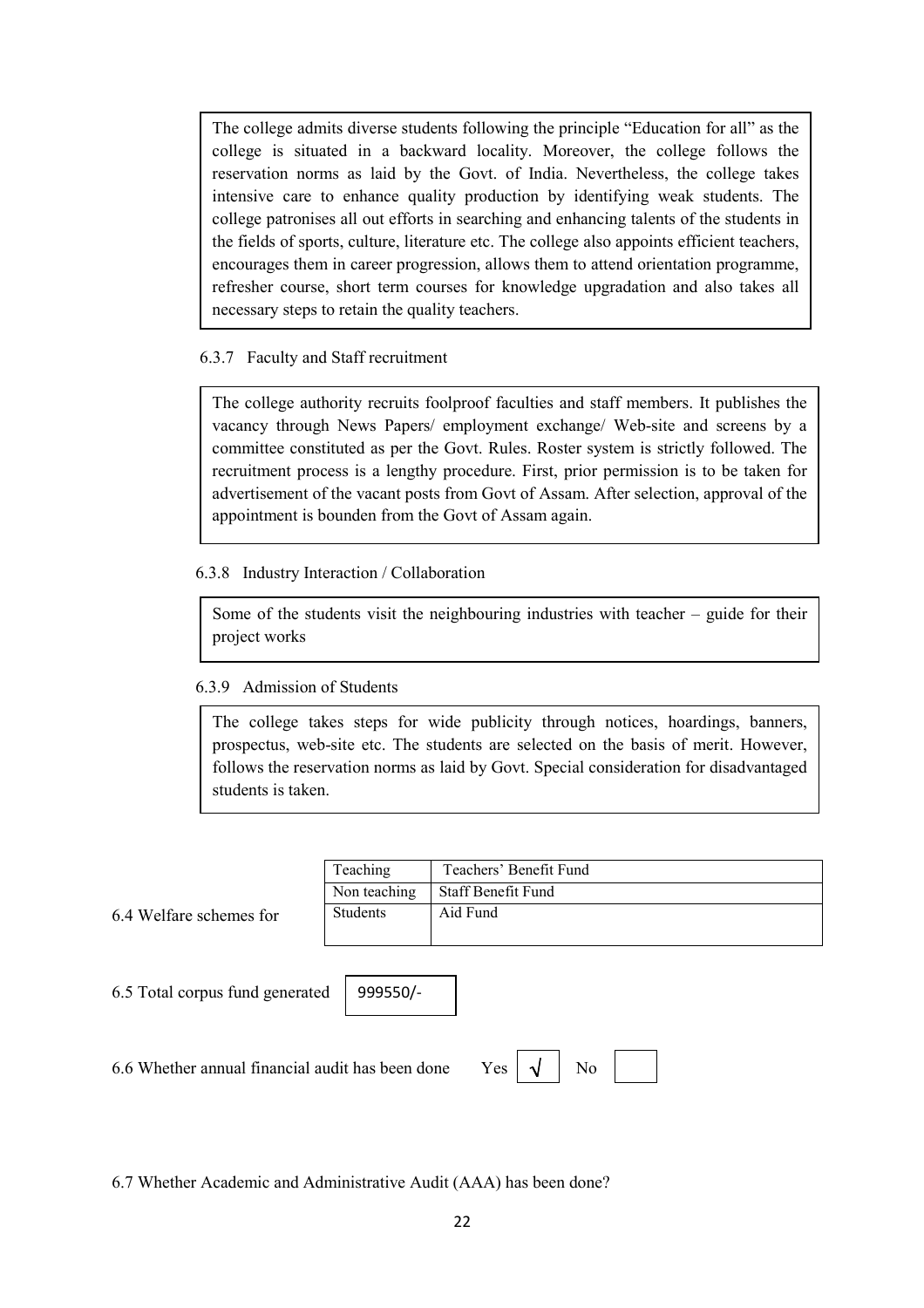| Audit Type     |        | External | Internal |                       |  |
|----------------|--------|----------|----------|-----------------------|--|
|                | Yes/No | Agency   | Yes/No   | Authority             |  |
| Academic       | No     | NA       | Yes      | Principal/<br>VP/HoDs |  |
| Administrative | NO     | NA       | Yes      | Governing<br>Body     |  |

6.8 Does the University/ Autonomous College declares results within 30 days?

| For UG Programmes | Yes<br>No             |
|-------------------|-----------------------|
| For PG Programmes | Yes<br>N <sub>0</sub> |

6.9 What efforts are made by the University/ Autonomous College for Examination Reforms?

The university will implement the new semester course w.e.f 2011 – 12 sessions. The course curriculum, examination system, and evaluation process have been reformed.

6.10 What efforts are made by the University to promote autonomy in the affiliated/constituent colleges?

 Dibrugarh University has only the academic control over its affiliated colleges; no financial control; hence cannot promote for autonomy of its own.

6.11 Activities and support from the Alumni Association

Mr. Sunil Phukan, Technical officer of IOCL (AOD), an alumnus of Digboi College supervises and oversees the constructions activities as a member of UGC Building Committee.

Dr. Dipen Borthakur, medical practitioner, an alumnus, extends services in health check-up and care.

Many alumni help in organising different sports and cultural activities.

6.12 Activities and support from the Parent – Teacher Association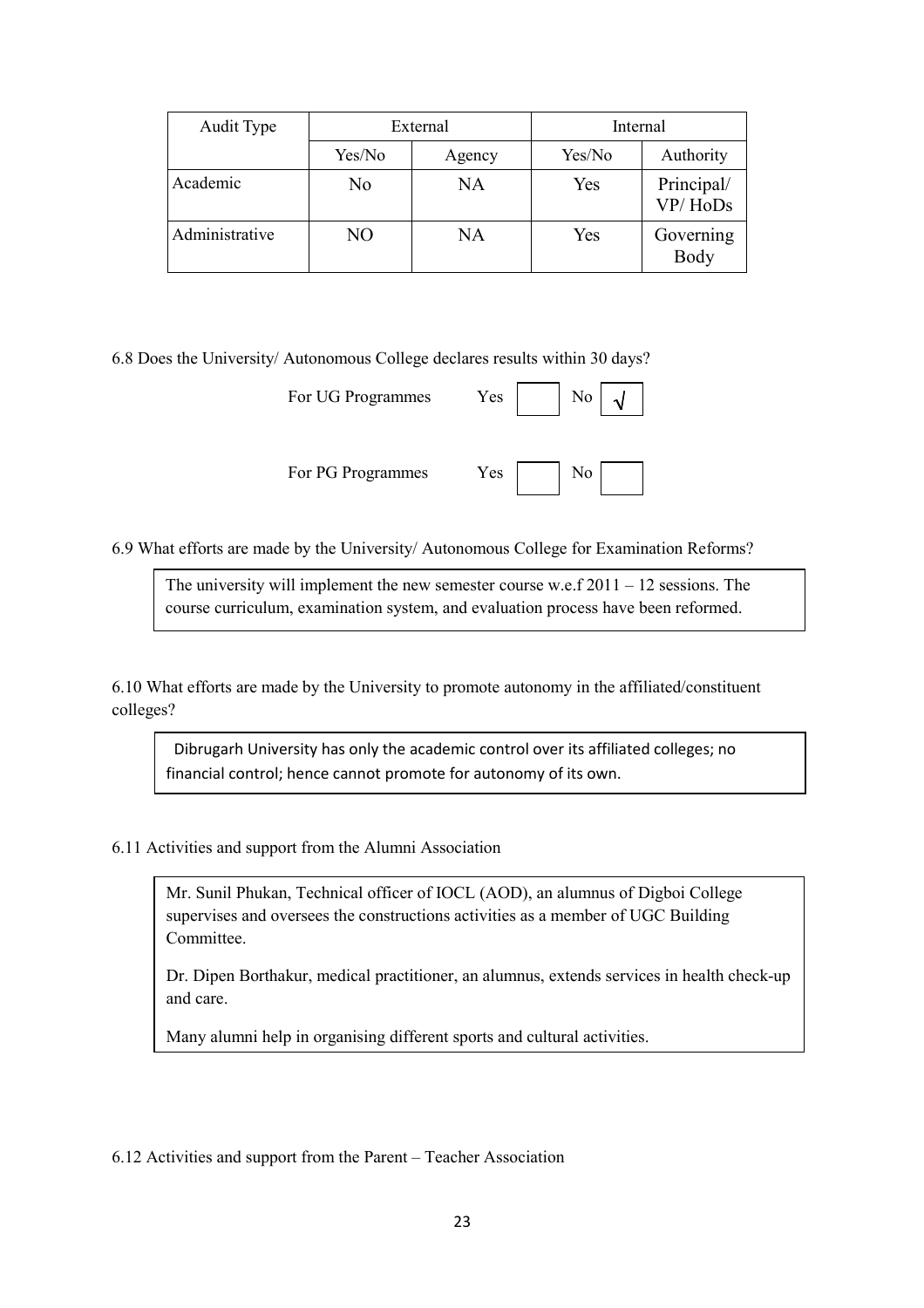Two parent members of the GB always help in developmental works. Many parents help voluntarily in organising sports and cultural activities The Parent Teacher Association discusses the problems of the college and put suggestions for effective management and quality enhancement.

6.13 Development programmes for support staff

 The Principal, Vice-Principal, IQAC members interact with non-teaching staff and take necessary steps to address their problems. The computer teachers guide them in computer works. The Library Committee advises the Library staff for good management. The hostel advisory committee supports the Warden in all respects.

6.14 Initiatives taken by the institution to make the campus eco-friendly

The college has taken plantation programme to make the campus more greenery and has  $2n.$ declared as polythene free zone. Moreover the NCC cadets take up cleaning programme every now and then.

- 7.1 Innovations introduced during this academic year which have created a positive impact on the functioning of the institution. Give details.
	- The college felicitates meritorious students, best NCC cadets. Students' achievements in the field of culture and sports etc. It also felicitates the teachers obtaining M. Phil., Ph. D. and any other recognition.
	- Administrative works are shared by constituting different sub-committees for effectiveness and transparency.
	- Follows the principle of "Education for all" and has been providing all possible support for enhancement of quality education.
	- 22 Nos of poor but meritorious students were provided financial assistance but for which these students could not pursue their studies.
- 7.2 Provide the Action Taken Report (ATR) based on the plan of action decided upon at the beginning of the year
	- The IQAC has taken initiatives of the construction of the new library and set up the language laboratory in the centralized computer centre.
	- BPP and BA courses under KKHSOU study centre and certificate course on Human rights Education already started.
	- Organized induction cum coaching classes for medical and engineering aspirants and also entry into services for SC/ST/OBC and minority students.
	- Invited a few private/public sectors for campus interview.
	- Provided internet facility to teaching and non teaching staff and also provided computer set to some departments and reprographic machines to library.

7.3 Give two Best Practices of the institution (please see the format in the NAAC Self-study Manuals)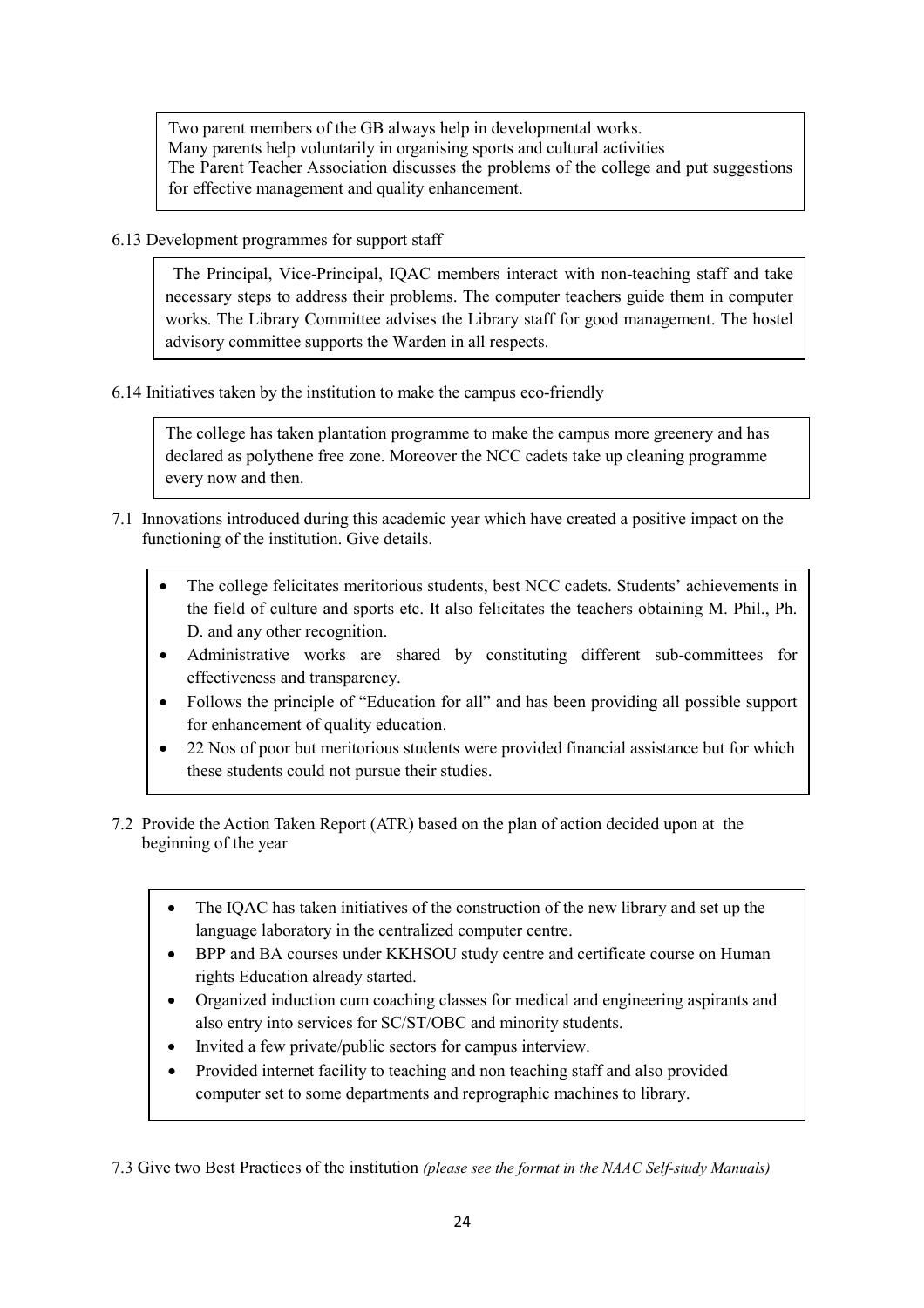- 1. Decentralisation of administrative works. (Annexure III, page 29)
- 2. Financial support to poor and distressed students. (Annexure IV, page 30)
- 3. Human resource management (Annexure V, page 31 )

## \*Provided the details in annexure iii, iv, v

7.4 Contribution to environmental awareness / protection

Digboi College organises several environmental programmes in and around Digboi in association with Nature Club, Assam Science Society, Digboi Branch, Students' Science Club & Aranyak. Observes World Environment day with plantation programme, cleaning programme etc; Declares college campus as polythene free zone and organises programmes to make the people aware of its hazardous effects. Various species of flora and fauna of the campus are photographically collected. Organises programmes for conservation of biodiversity with special emphasis on the protection of snakes of the locality.

7.5 Whether environmental audit was conducted? Yes No



7.6 Any other relevant information the institution wishes to add. (for example SWOT Analysis)

 The college has started BPP and BA courses under Krishna Kanta Handique State Open University (KKHSOU) Guwahati, Assam and UGC sponsored Human rights education certificate course. The college filled up vacant posts of Assistant Professors in the departments of English, Commerce, Geography and Botany. The centralized computer centre had been made functional with 20 nos. of computer sets and a language lab was also set up. For faculty development 12 nos. of teachers were allowed to undergo orientation and refresher courses and 3 nos. of office staff were deputed to attend workshop on "Account and Official system", A 10 days UGC funded coaching on 'Entry into services for SC/ST/OBC and minority students was organized. The college observed Independence Day, Republic day, National Science Day, and International Woman's Day for promoting the spirit of National Building attitude among the students. The college also offered financial assistance to 22 nos. of poor but meritorious students. Keeping in mind the urge for social responsibilities the college organized coaching and induction classes for medical and engineering aspirants, free health check-up camp and environmental awareness programme in and around Digboi.

 In spite of strong willingness for providing digitization services to the library, it could not be possible due to want of sufficient fund. The college also could not attain the satisfactory level in ICT applications.

 The college had the opportunities for opening up 'demand base courses' since it is situated in a locality surrounded by naturally inherited oil, tea, forest resources and potentiality in tourism. In some departments there is strength and scope for introducing PG classes.

 The college is situated in backward areas and hence diverse categories of students have to be admitted and as a result the drop out ratio is quite high. However, the college has been trying the level best to contain this serious problem.

# 8. Plans of institution for next year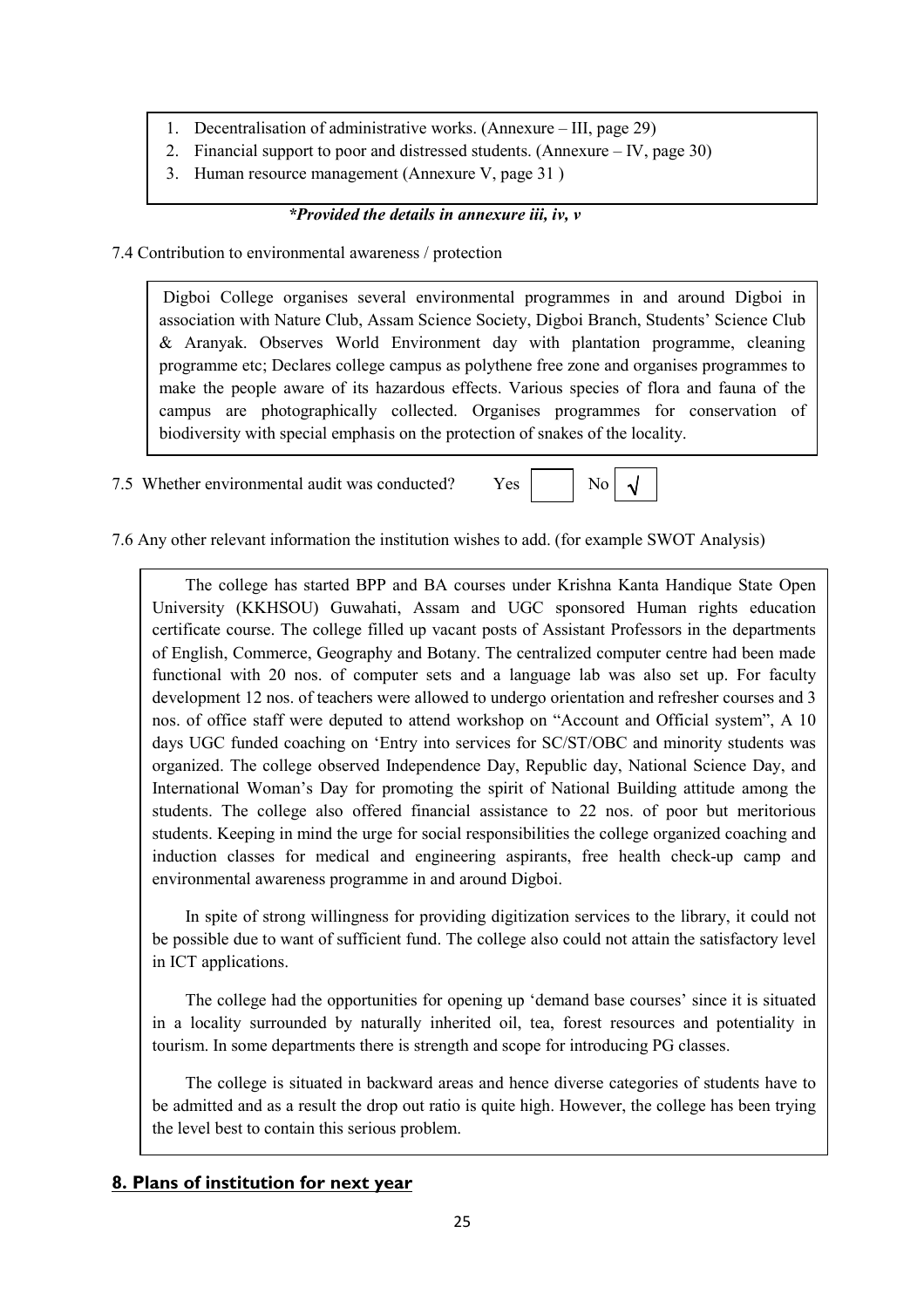## FUTURE PLAN

The college has envisaged the following plans for 2011 – 2012 Session:

- To add major courses in the subjects without this facility.
- To introduce SOUL software for data management.
- To install a high capacity generator for uninterrupted power supply.
- To train and equip the facilities for coping up the semester courses to be newly introduced by the university w.e.f. 2011-2012 Session.
- To install biometric machine for attendance of the staff.
- To provide reprographic machine at the library and computers/ Lap-tops to some departments.
- To organize induction cum coaching classes for motivating students for entrance examinations.
- To organize National/ International level seminars/ workshops etc.
- To facilitate the faculty members for research works.
- To enhance the publicity and personal contact for enrolment elevation.

Name : Prof. Golap Kalita Name : Dr. Dip Saikia

Signature of the Coordinator, IQAC Signature of the Chairperson, IQAC

\_\_\_\_\_\_\_\*\*\*\_\_\_\_\_\_\_

\_\_\_\_\_\_\_\_\_\_\_\_\_\_\_\_\_\_\_\_\_\_\_\_\_\_\_\_\_\_\_ \_\_\_\_\_\_\_\_\_\_\_\_\_\_\_\_\_\_\_\_\_\_\_\_\_\_\_\_\_\_\_

Annexure – I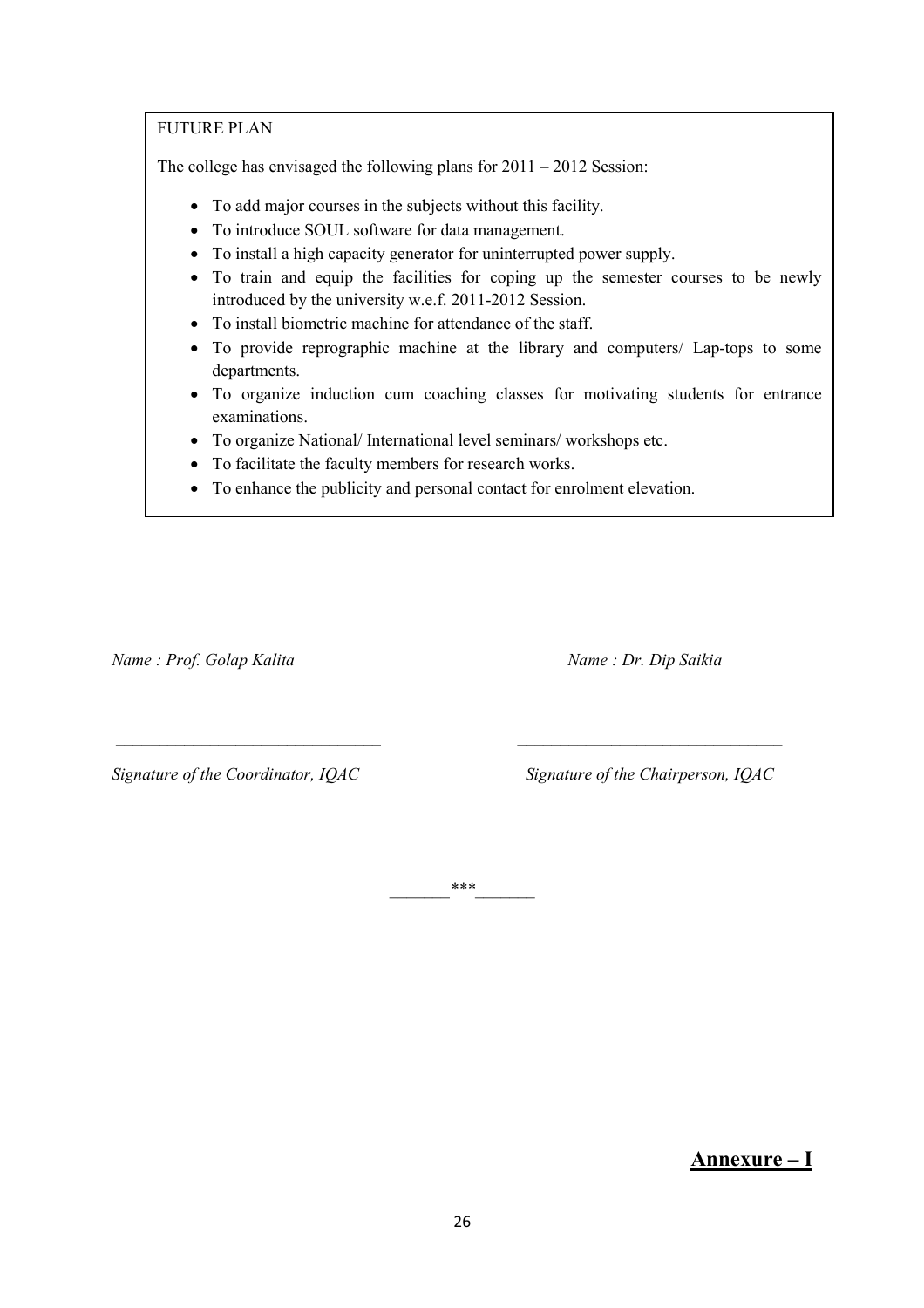| <b>Month/Year</b> | Date                               | Day           | Occasion                                                 | No of<br><b>Holidays</b> |
|-------------------|------------------------------------|---------------|----------------------------------------------------------|--------------------------|
| April, 2010       | $\overline{2}$                     | Friday        | Good Friday                                              |                          |
| April             | $\overline{14}$ to $\overline{16}$ | Wed to Friday | Rongali Bihu                                             | 3                        |
| May               | $\mathbf{1}$                       | Saturday      | Mayday                                                   | 1                        |
| May               | $\overline{3}$                     | Monday        | Regular classes for HS 2 <sup>nd</sup>                   |                          |
|                   |                                    |               | year students                                            |                          |
| May               | 20                                 | Thursday      | Regular classes for TDC 2 <sup>nd</sup>                  |                          |
|                   |                                    |               | year and 3 <sup>rd</sup> students                        |                          |
| May               | 27                                 | Thursday      | <b>Buddha Purnima</b>                                    |                          |
| June              | $1st$ week                         |               | Regular Classes for HS 1st                               |                          |
|                   |                                    |               | year students                                            |                          |
| June              | 5                                  | Saturday      | World Environment day                                    |                          |
| July              | 1 to 31                            | Thursday to   | Summer vacation                                          | 31                       |
|                   |                                    | Saturday      |                                                          |                          |
| July              | 15                                 | Saturday      | College Foundation day                                   |                          |
| August            | $2nd$ week                         |               | Freshers' Social                                         |                          |
| August            | 15                                 | Thursday      | Independence day                                         | 1                        |
| August            | Last week                          | Sunday        | <b>DCSU</b> election                                     |                          |
| August            | 30                                 | Saturday      | Tithi of Sri Sri Madhavdev                               | 1                        |
| September         | $\mathbf{1}$                       | Wednesday     | Janmastami                                               | 1                        |
| September         | 10                                 | Friday        | Tithi of Sri Sri Sankardeva                              | 1                        |
| September         | 11                                 | Saturday      | Id-Ul-Fitre                                              | 1                        |
| October           | $\overline{2}$                     | Saturday      | Birthday of Mahatma Gandhi/<br>International Day of Non- |                          |
|                   |                                    |               | Violence                                                 |                          |
| October           | 14 to 18                           | Thursday to   | Durgapuja, Janmotsav of                                  | 5                        |
|                   |                                    | Monday        | Sankerdeva, Kati bihu (for                               |                          |
|                   |                                    |               | office)                                                  |                          |
| October           | 14 to 23                           | Thursday to   | <b>Autumn Vacation</b>                                   | 10                       |
|                   |                                    | Saturday      |                                                          |                          |
| October           | 22                                 | Friday        | Lakshmi Puja                                             | 1                        |
| November          | $\overline{5}$                     | Friday        | Kalipuja and Dewali                                      | 1                        |
| November          | 17                                 | Wednesday     | Id-Ud-Zuha                                               | 1                        |
| November          | $\overline{21}$                    | Sunday        | Birth day of Gurunanak                                   | 1                        |
| November          | 24                                 | Wednesday     | Lachit Divas                                             |                          |
| December          | $\overline{2}$                     | Thursday      | Asom Divas (Syu-ka-phas                                  | $\mathbf{1}$             |
|                   |                                    |               | Divas)                                                   |                          |
| December          | Last week                          |               | College week                                             |                          |
| December          | 25                                 | Saturday      | Chirstmas Day                                            | 1                        |
| January 2011      | $12 - 31$                          |               | Winter vacation, Magh Bihu                               |                          |
|                   | 26                                 | Wednesday     | Republic Day                                             | 1                        |
| February 2011     | $1st$ week                         |               | Parting Social                                           | 1                        |
| February 2011     | $2nd$ week                         |               | <b>ASHEC/ University</b>                                 |                          |
|                   |                                    |               | Examination                                              |                          |

# Academic Calendar and Holidays 2010-11

# Annexure - II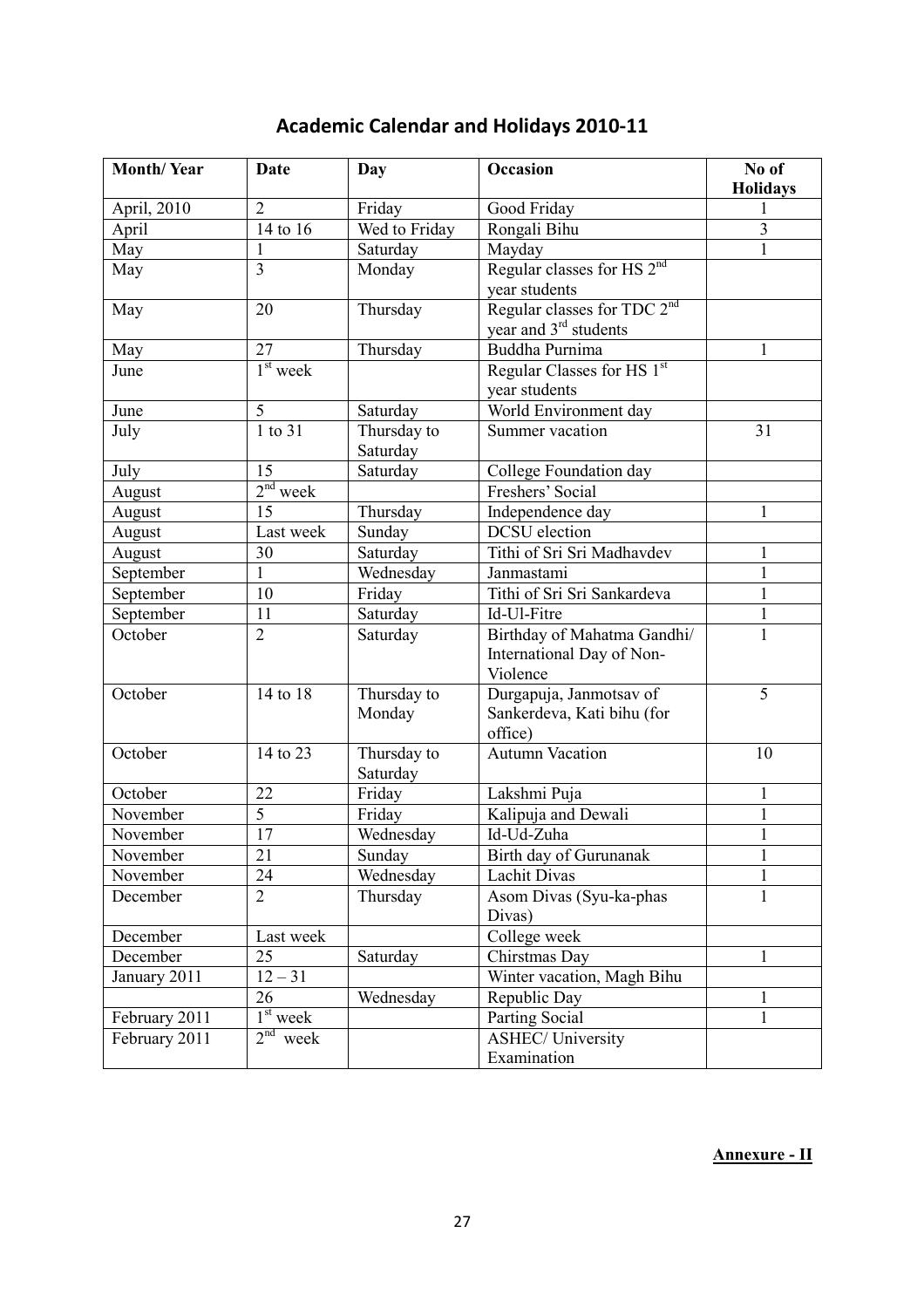### Analysis of the Students' Feed back

The teachers are assessed by the students of various subjects on 10 point scale through some questionnaire as designed by NAAC in random basis. The IQAC collects the forms, analyse thoroughly and identifies the areas where performance of some teachers is below desired level. The Principal convencs a meeting of the teaching staff and discusses openly and narrates the findings on the Students' Feedback. He, then, advises the teacher community that needs improvement to rectify themselves and to cope with the changing situations for quality enhancements.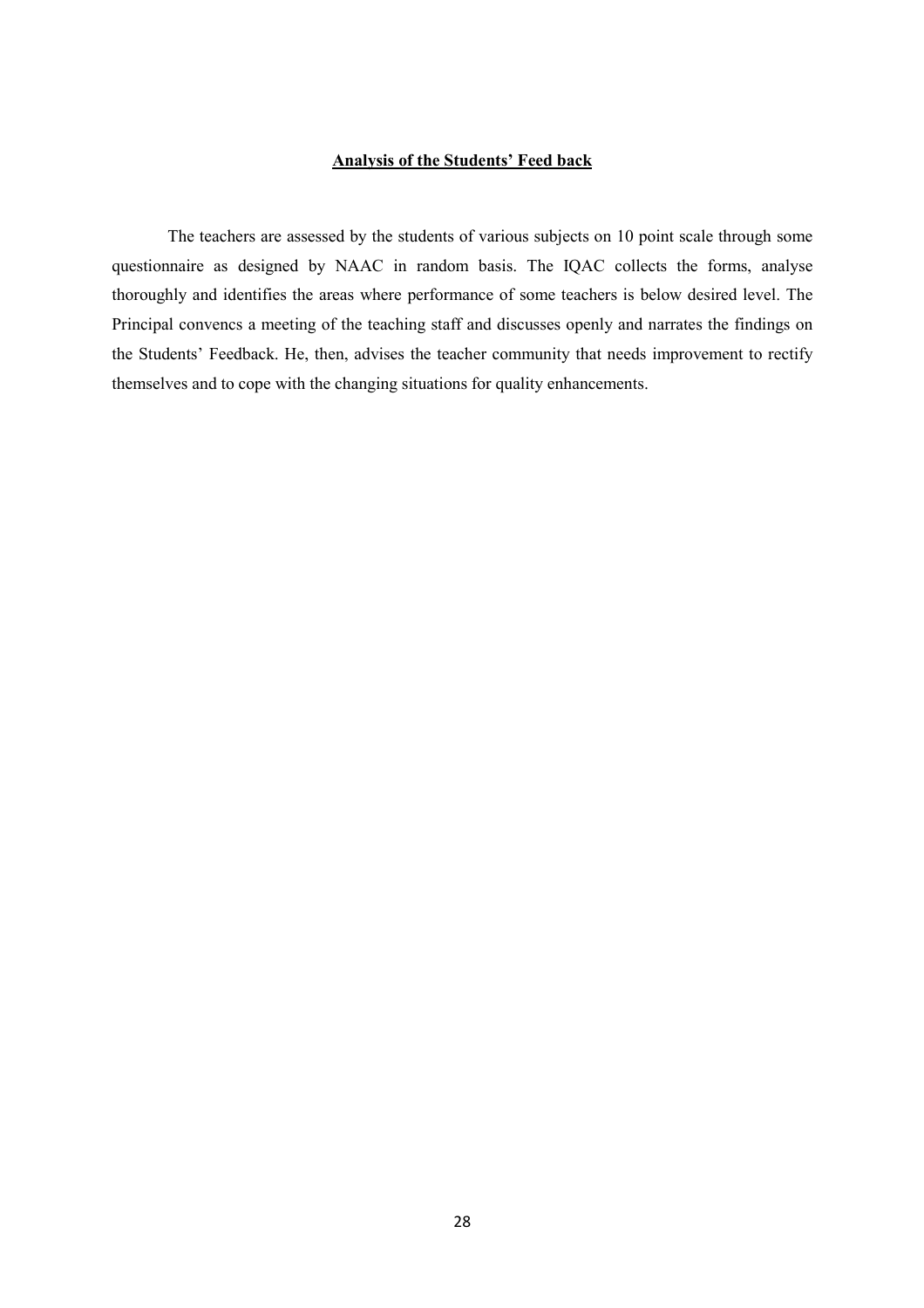# Annexure – III

# Best practices - I

## 1. Title of the practice:

Decentralization of administrative works.

### 2. Goal:

The reputation and reliability of an institution is the transparency of Financial Management. In view of this, college authority constitutes several sub-committees to look after the specified functions of these committees independently.

## 3. The context:

The sub-committees are formally approved by the Governing Body (Management Committee) of the college and hence fully authorized and supported. As a result, no interference is to be faced from any corner.

## 4. The Practice:

The Principal constitutes the sub-committees in consultation with teaching and non-teaching staff. Each sub-committee is comprised of a few members of the staff including a convener. The Governing Body approves these committees subsequently for a period of two years. The Principal is the ex-officio chairman. The convener convenes the meetings and discusses the related issues in detail and executes the decisions.

### 5. Evidence of success:

Due to performance of the sub-committees like Building Construction, general purchases, the college has saved a handsome amount than estimated or targeted for the purpose.

### 6. Problems encountered and Resources required:

The sub-committees are principle making bodies and utilize the allocated fund of the college and hence problems are not encountered. However, the concerned committees prepare budgets, plan and estimates and make ready for placement in UGC or Govt. schemes.

## 7. Notes:

Decentralization of the administrative works to the efficient and collective body results in clean and transparent administrative system with much reliability. The stake holder specially the staff members get the opportunity for direct involvement in all round development of the college.

### 8. Contact Details:

| Name of the Principal:   | Dr. Dip Saikia        |
|--------------------------|-----------------------|
| Name of the institution: | Digboi College        |
| City:                    | Digboi                |
| PIN:                     | 786171                |
| Accrediated status:      | $_{\rm B+}$           |
| Phone/Fax:               | 03751-264416          |
| Website:                 | www.digboicollege.com |
| Mobile:                  | +919954487650         |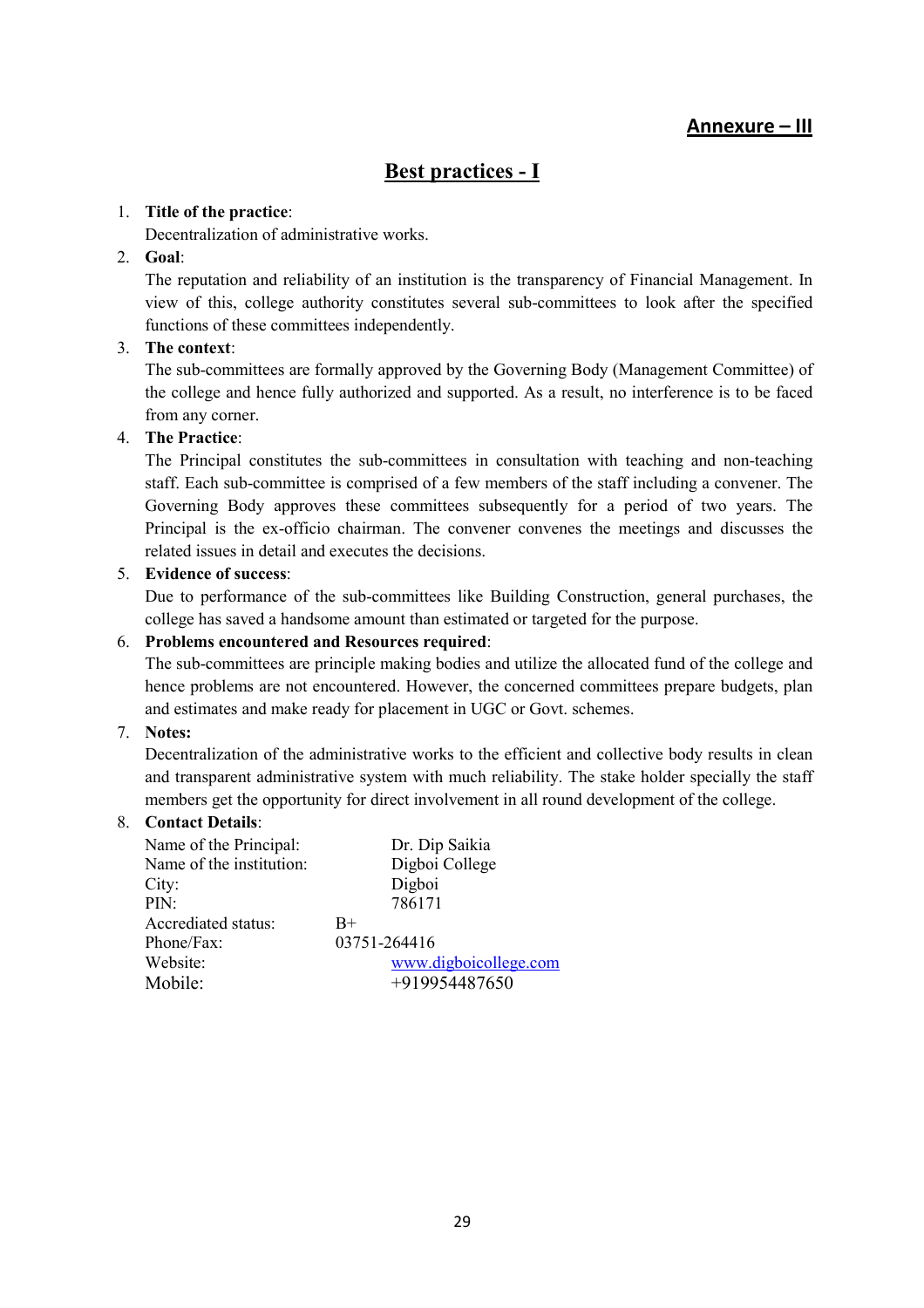# Annexure – IV

### Best practices – II

### 1. Title of the practice:

Financial support to poor and distressed students

#### 2. Goal:

The college is situated in a backward area and many of the students come of poor family. For them higher education is like a day dream only. In view of this the college and the teaching staff raise funds to provide financial support to the poor but meritorious students. Moreover, every effort has been made so that maximum number of students can enjoy Govt. Scholarships.

#### 3. The context:

As the number of students coming from lower income group is more, so it is really a complicated problem for addressing their acute hardship and the college has to face a challenging problem.

### 4. The Practice:

The college has created an "Aid Fund" collecting a very nominal amount from the students annually. A sub-committee constituted from this Fund invites application from the poor, meritorious students with proper supporting documents. After screening, the committee selects a number of genuine students and distribute cheques among them. The "Digboi College Teachers' Unit" has also raised a "Fund" by contributing an amount monthly. The Teacher Body also adopts similar procedure to disburse the fund among the selected students. In 2009-10 session 55 numbers of students have been supported by the institution and 142 numbers of students were able to get Govt. Scholarship. Due to financial constraints limited number of students has benefited. The college has also granted free-ship to some students from its own fund.

#### 5. Evidence of success:

Due to this financial support many students are able to pursue for higher studies. Some of them have been graduated as a result of this practice.

#### 6. Problems encountered and Resources Required:

The college and the Teachers' Body have to face a lot of problems in generating the Fund to a desired level. Moreover, the number of students from lower income group is also high. So, the quantum of support is not sufficient.

#### 7. Notes:

In India many families are still below poverty line and at the same time literacy rate is not satisfactory. In this context, more financial support from any organisation may catalyse the process.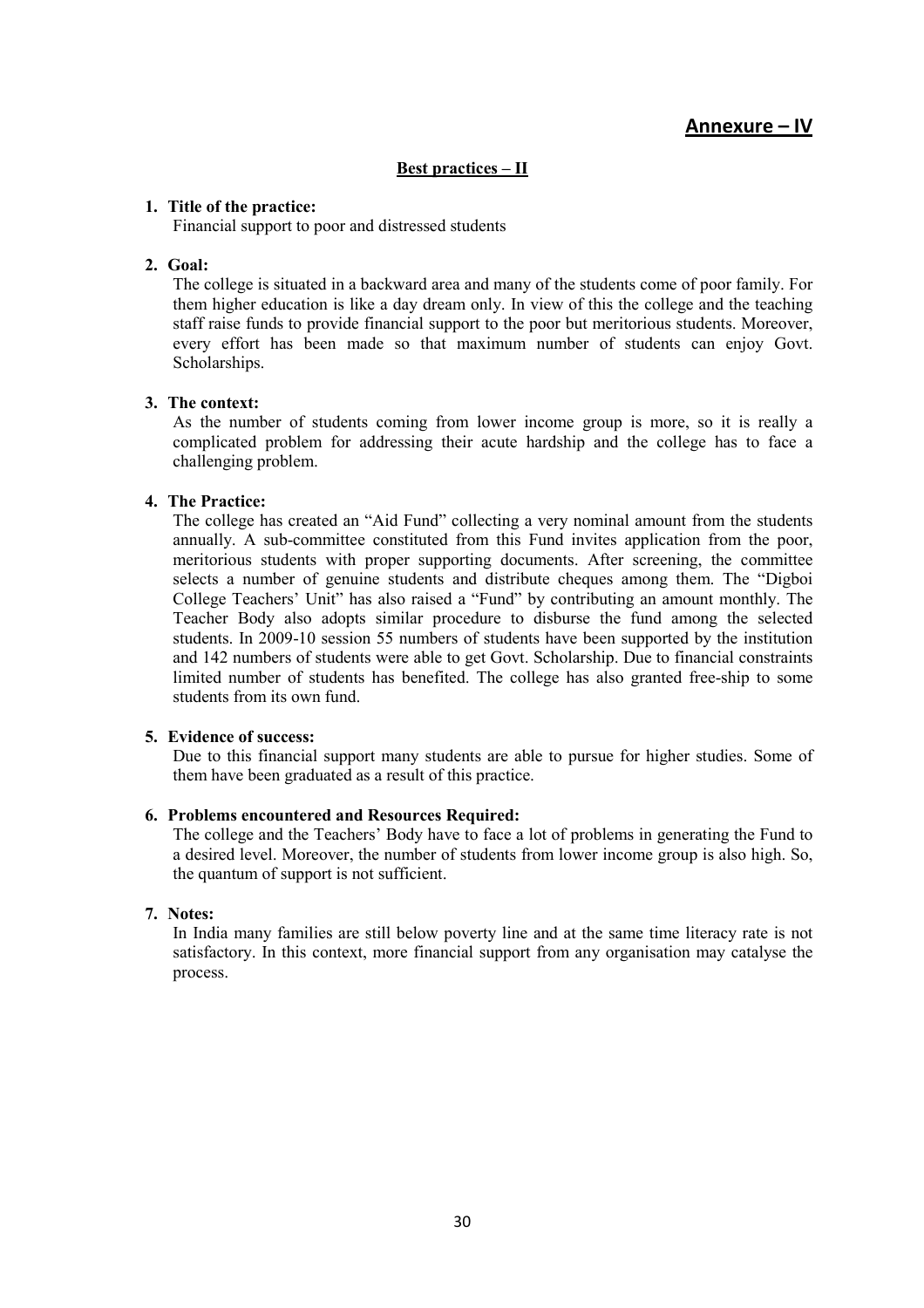## Annexure – V

## Best practice III

### 1. Title of the practice

#### Human Resource Management

### 2. Goal:

 The college aims at assessing the human power requirements for teaching staff, office staff, library staff, fourth grade staff and hostel menials periodically and to recruit as soon as possible if any shortfall is noticed. The IQAC monitors their performances and obtain feed back through students. The IQAC plans for staff development programmes and also provides necessary incentives within its capacity.

#### 3. The practice:

 The learners may be benefited when they get full supports from the administrative staff, teaching and hostel staff. The classes must be regular, reading materials be course oriented and easily borrowable, laboratory be well equipped along with skilled bearers. The IQAC keeps close contact with the departments, the library and the hostels and assesses the man power needed. If any shortage is found then brings it to the notice of the authority and suggests for immediate recruitment. The authority also takes necessary steps to fill up the vacancies owing to retirement of the incumbents or some other reasons. The college being a provincialised one and certain procedures are to be followed and as such the recruitment may be delayed. Nevertheless, during this period the authority recruits for the posts locally on ad – hoc basis by paying salaries from own fund so that the system is not disrupted.

In some cases like hostel menials staff, watchman, cleaner, mali (gardener), security personnel, the Govt do not sanction any posts. In spite of that the college has appointed these non sanctioned posts from its self generated fund for smooth functioning of the college in general and for the benefit of the students in particular.

 The IQAC pays patient hearing to the complaints or collects through complaint box related to any matter of administrative staff and redresses to the best. The teaching faculties have been assessed by the students through a standard format of questionnaire, analyses and identify the specific areas of weakness and intimate the faculties for their self rectification.

The college has always encouraged the faculties to participate in orientation, short – term course, refresher courses for their knowledge upgradation. The teachers are also encouraged to procure research projects, FIP for M. Phil, PhD for their career progression. The teachers are also encouraged to attend and present papers in National, International Seminars and publish books and chapters in edited volumes.

### 5. Evidence of success

 Due to this practice, the vacancies created in the teaching, non- teaching and fourth grade staff have been filled up at an early date. If not due to lengthy procedure of the Govt the posts have been filled up on ad – hoc basis from the self – generated college fund.